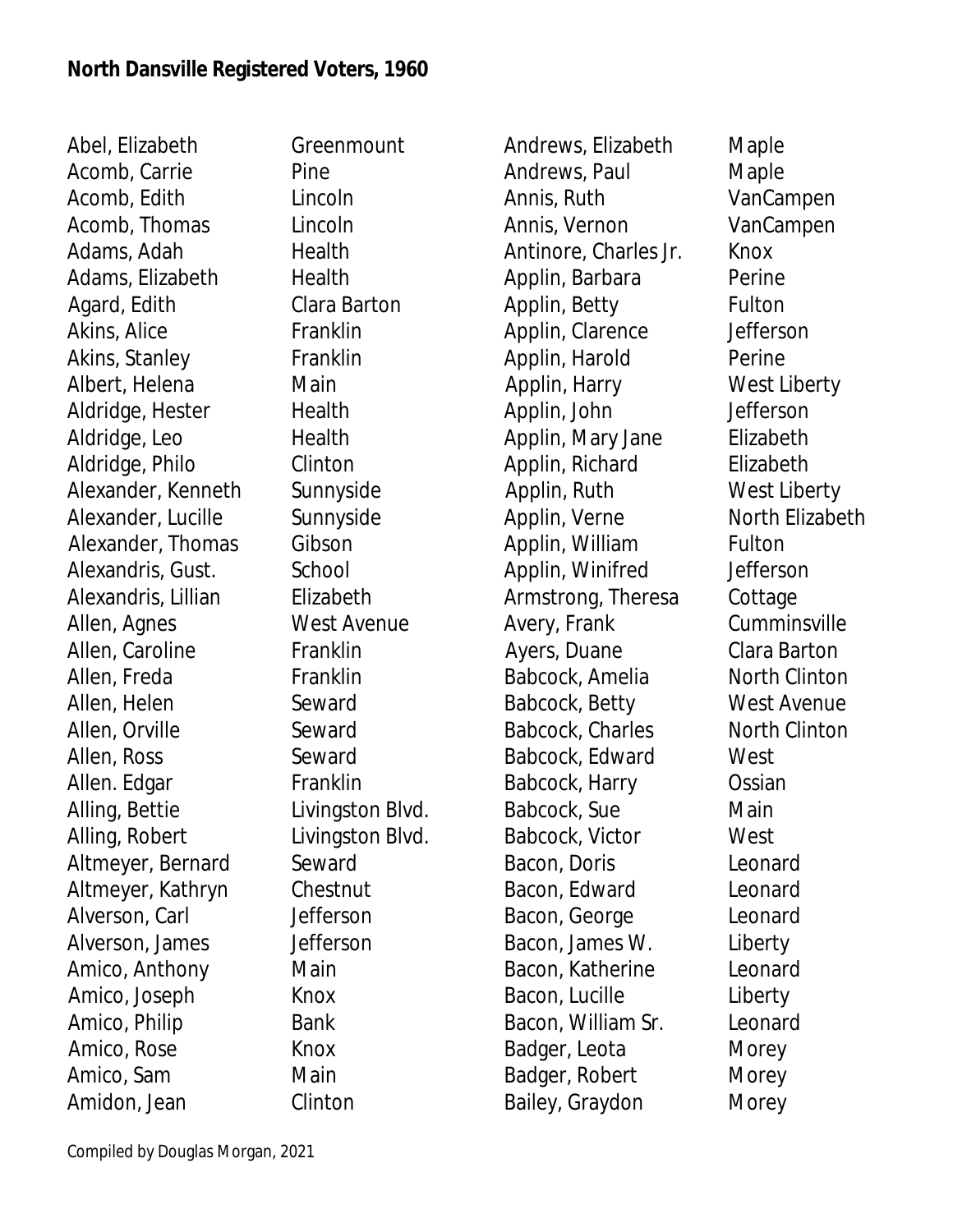Bailey, Lois Morey Bailor, Claude **Elizabeth** Baird, Jane Main Baird, Theodore Main Baker, Carol **Hessler** Baker, Eva Pine Balcom, Thomas Wilmot Balding, Wallace William Baldwin, Margaret Seward Banker, Elizabeth Lincoln Barber, Clarence Franklin Barber, Everett Franklin Barber, Helen Franklin Barber, Herbert Jefferson Bardeen, Arlene Main Bardeen, Charles Main Barker, Ray Stones Falls Barnhart, Agnes Perine Barnhart, Robert Perine Barone, Florence West Avenue Barone, Paul West Avenue Barra, Evelyn Gibson Barren, Edwin Cottage Barrett, Floyd Washington Barrett, Kathryn Washington Barron, Helen Cottage Barry, Josephine William Barties, Isabelle Park Bassett, Elmer Liberty Bassett, Mabel Liberty Basta, Francis Gibson Basta, Jean Gibson Bastain, Melba Clara Barton Bateman, Claire **Main** Bateman, Ellen Main Bates, Catherine Knox Bates, Ira **Knox** 

Bates, James Knox Bates, Margaret Knox Bayford, Elsie North Clinton Bayford, S. Maud M. North Clinton Bebout, Durward Main Bebout, Laura **Main** Beck, James Elizabeth Beck, Lucinda Elizabeth Beckerman, Clara Cottage Beckerman, John Ossian Beckerman, Suzanne Ossian Beckwith, Florence Circle Beckwith, Frederick Circle Bedford, Beulah Clay Bedford, Kenneth Clay Beecher, Dorothy Washington Beecher, Robert Washington Belliotti, Angelo Morey Belliotti, Louise Morey Bennett, Dorothy Elizabeth Bennett, Floyd S. Bank Bennett, Geraldine Health Bennett, John Morey Bennett, Kenneth Health Bennett, Mabel Bank Bennett, Richard Elizabeth Bennett, Stephen Clara Barton Biddle, JeraLee Main Biddle, John Main Biek, Margaret W. Ave. Biek, Rhea Main Biek, Richard W. Ave. Bill, Clarence Washington Bill, Ruth Washington Bills, Geralda Ossian Bills, Minnie and Health Birdsall, Ruth Perine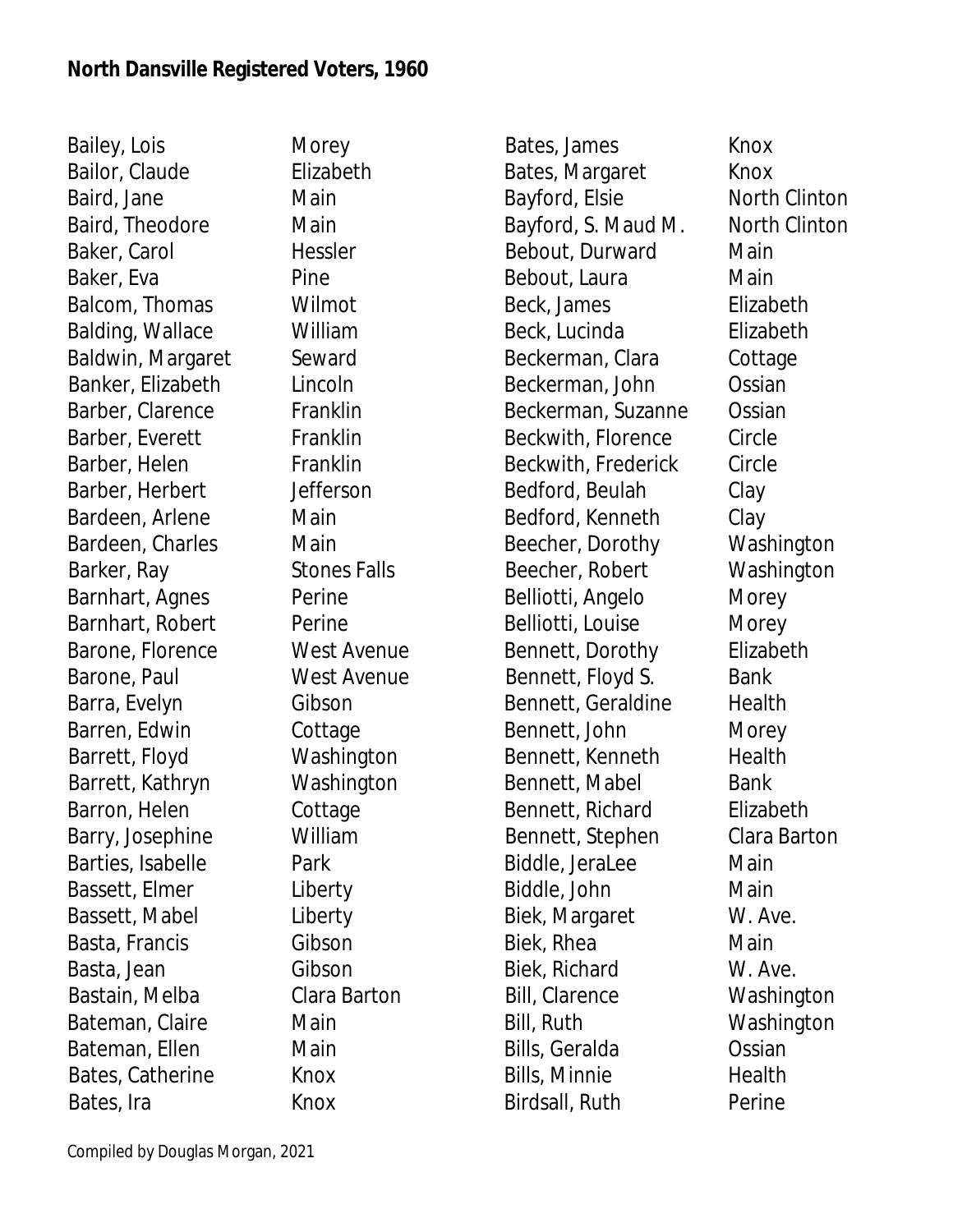Bishop, Harold Franklin Bishop, Irene Franklin Bishop, Lena West Avenue Black, Paul Pine Black, William Gibson Blake, Irving Leonard Blake, Louis **Park** Blake, Margaret Park Bliss, Maurice Morey Blum, Alice Elizabeth Blum, James J. Elizabeth Blum, James M. Park Blum, Janice Park Blum, Josephine Elizabeth Blum, Lou Ann Seward Blum, Philip Seward Blum, William North Clinton Boerner, Raymond Knox Bogardus, Eva Chestnut Bogardus, Harry Chestnut Bolla, John W. Ave. Bolla, Thelma West Avenue Boor, Guy **East Hill** Boorman, Thomas Greenmount Boothe, Mabel Seward Boothe, Raymond Seward Boswell, Carney Cottage Boswell, Marcia Cottage Bovee, Glenn Perine Bovee, Lena Perine Bowes, Margaret Main Boyd, Clyde Liberty Boyd, Donald Chestnut Boyd, Gladys Clay Boyd, Harvey Franklin Boyd, Helen Liberty Boyd, Jane Chestnut

Boyd, William Clay Boylan, Catherine Health Bradley, Cora Main Bradley, James Main Bradley, Jean Spruce Bradley, John Main Bradley, Martha Spruce Bradley, Virginia Main Breen, Phyllis Elizabeth Breen, Victor Elizabeth Brennessel, Peter Chestnut Brethen, Theodore Main Brock, Marion Liberty Broderick, Celia Cottage Broderick, Elizabeth Cottage Brogan, Edward Seward Brogan, Grace Seward Brokaw, Arlene Cumminsville Brokaw, Marion Cumminsville Brown, Ethel Main Brown, Pearl S. Fulton Brownell, John Adam Brownell, Margaret Adam Bryant, Agnes Fulton Bryant, DeWitt Ossian Bryant, Howard Fulton Bryant, Josephine Ossian Buck, Charles A. Chestnut Buck, Clarence Ossian Buck, Marjoretta Ossian Buckholtz, John Ossian Buckholtz, Katherine Ossian Buckley, Mae Main Burd, Gordon Clara Barton Burd, Olga Clara Barton Burdick, Francis Morse Burdick, Rodney William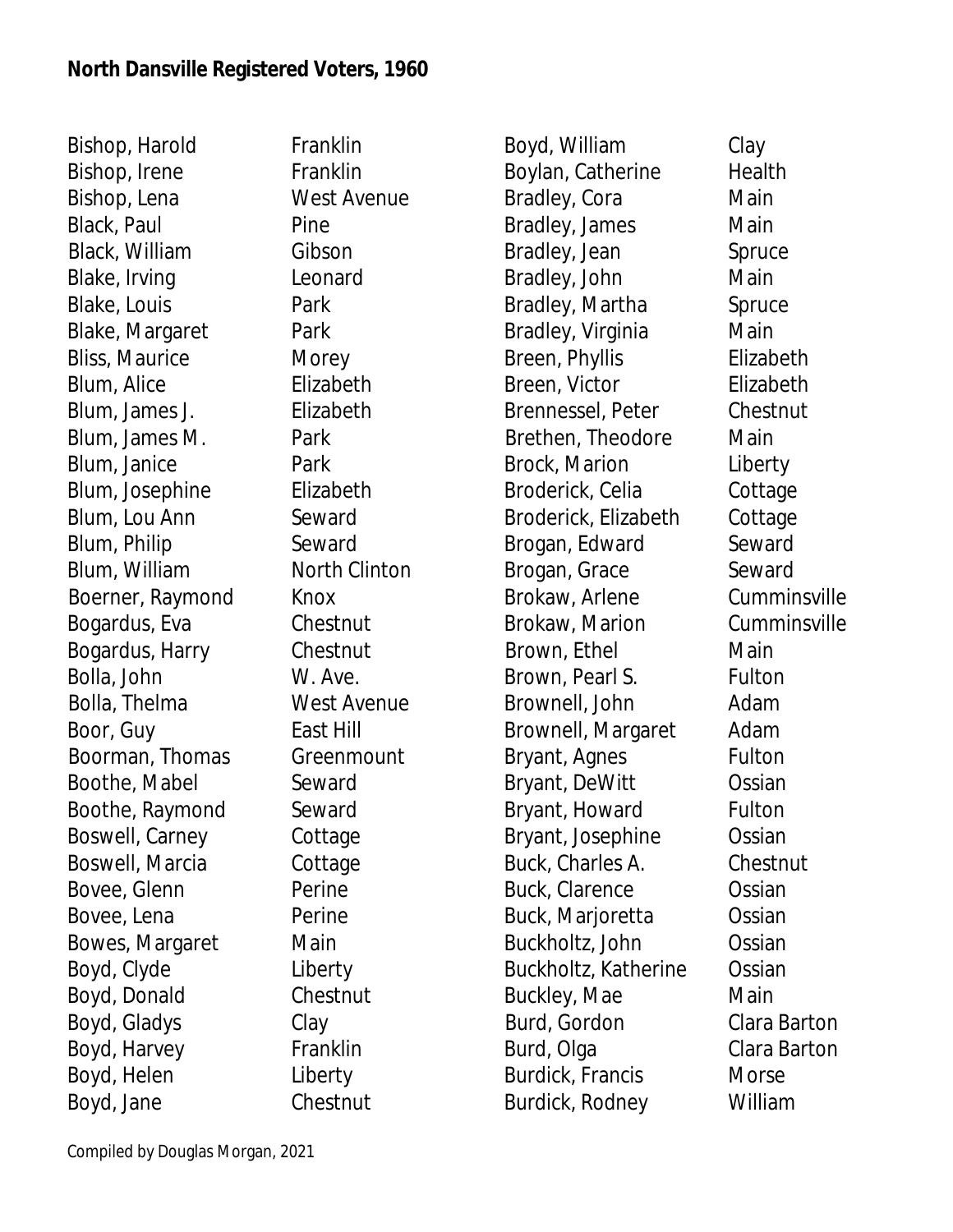Burger, Donald Main Burger, Florence Adam Burger, Milton West Avenue Burger, Robert Liberty Burke, Edward Perine Burke, Joseph Quay Burke, Katherine Perine Burley, Arthur Jefferson Burley, Marion Wilmot Burley, Phillis **Jefferson** Burley, Walter Wilmot Burns, Emma West Burns, Ernest Stones Falls Burns, Genevieve Stones Falls Burns, Kenyon Maple Burns, Laura Maple Burnside, Mark Greenmount Burnside, Minnie Greenmount Button, Violetta Chestnut Cain, Grace Elizabeth Cain, Robert Elizabeth Caito, Anthony Sophia Caito, Helen Sophia Calder, Charles Main Calder, Mary Main Campbell, Carrie Glenn Rd. Campbell, Charles Glenn Rd. Campbell, Dana Glenn Rd. Campbell, Doris Highland Campbell, Dorothy Austin Campbell, Edith Glenn Rd. Campbell, Frank Perine Campbell, Mildred Livingston Blvd. Campbell, Richard Austin Campbell, Robert Livingston Blvd. Campbell, Victor Jr. High. Campo, Jack Spruce

Campo, Julia Spruce Canfield, Lora **Elizabeth** Cannon, Katherine William Carley, John Elm Carley, John Elm Carlini, Raymond Gibson Carlini, Winifred Gibson Carmody, Elizabeth Jefferson Carmody, James Jefferson Carney, Roland Adam Carpenter, Hazel Morse Cartwright, Nancy Ossian Cary, Charles West Cary, Jean West Chabowski, Leo Main Chamberlain, Gerald Main Chandler, Hebert Main Chandler, Marguerite Main Chapman, Florence West Liberty Chapman, Irene Liberty Chapman, Norman W. Liberty Chapman, Ralph Liberty Chase, Clyde Twin Drive Chase, Ruth Twin Drive Chasey, Harold R.D. Chasey, Wilma R.D. Chittenden, Minnie Liberty Chiumento, Dominick West Avenue Clark, Frances Perine Clark, Jay Glenn Rd, Clark, Kenyon North Elizabeth Clark, Percy Perine Clark, Rosemary Glenn Rd. Clayton, Dorr Quay Clements, Fannie Main Clements, Ralph Main Cole, Elizabeth Perine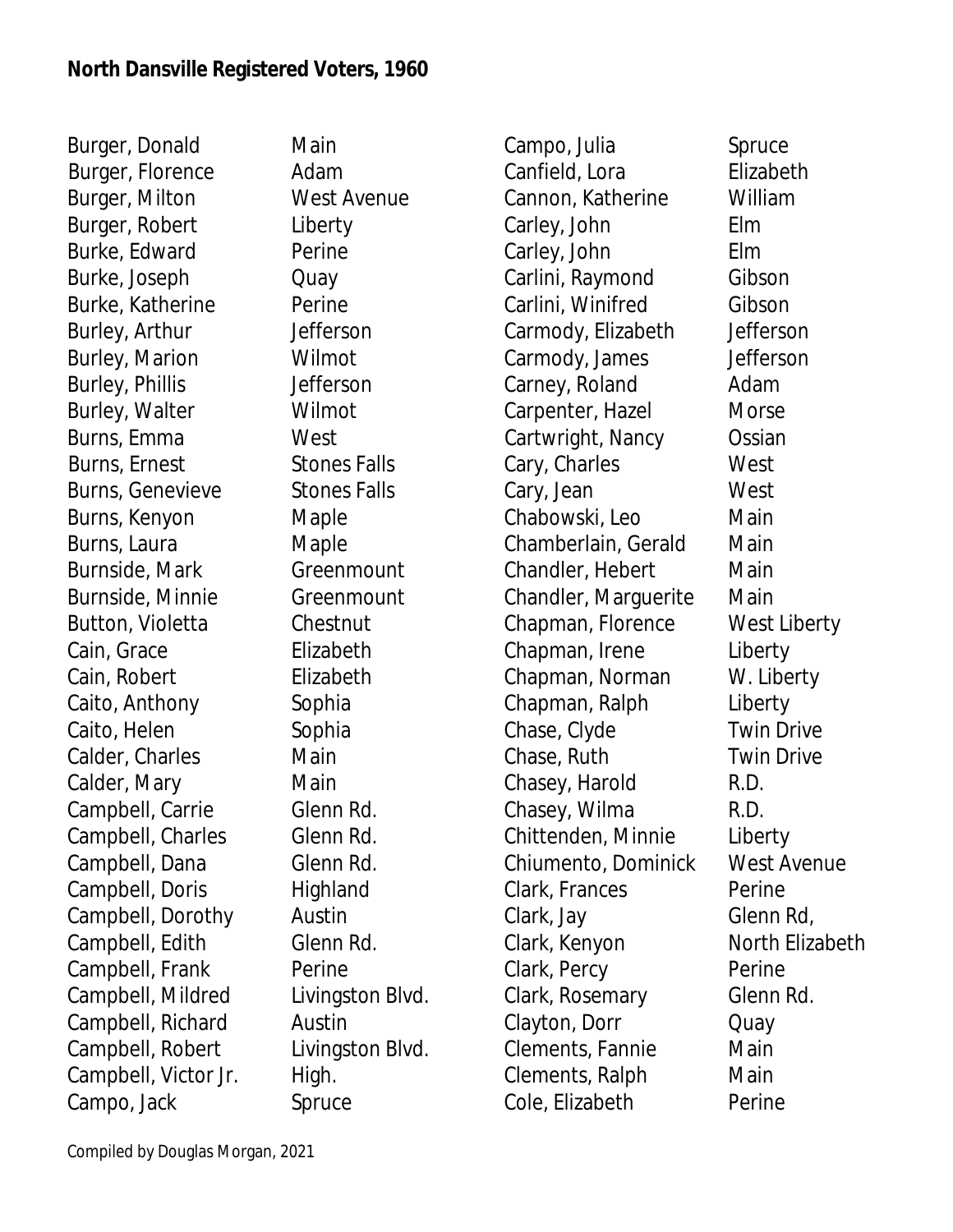Cole, William Perine Collette, Henrietta Washington Collignan, Estelle Health Collister, Eleanore Franklin Collister, John Franklin Comardo, Philip Cumminsville Comstock, Marie Seward Comstock, Robert Seward Conklin, Freda Health Conklin, Gretchen Jefferson Conklin, Lawrence Health Conklin, Margaret William Conklin, Nancy Jefferson Conklin, Orrie Knox Conklin, William Church Conklin, Winfield William Conley, Harry **Constan** Conley, Helen **Ossian** Connolly, Bertha Spruce Connor, John Elizabeth Connor, Vesta Elizabeth Conrad, Anna Elizabeth Conway, Claudette Park Conway, Doris Lincoln Conway, E. Leo Main Conway, James A. Park Conway, Mary B. Main Conway, Robert Lincoln Cook, Dorothy Chestnut Cook, Jane Clinton Cook, Robert Chestnut Coop, Bertram Chestnut Copeland, Muriel Main Copeland, Stanley Main Cornbau, William Washington Cowell, Henry Main Cox, Agnes Morse

Cox, James Main Cox, Robert Morse Cragg, Allen Twin Drive Crandall, William Red Jacket Crane, Anne Main Crane, Isabel Circle Crane, Laura **Main** Crane, Scott Circle Cresse, Elsie Seward Croop, Betty Chestnut Cross, Alton Elizabeth Cross, Anna Elizabeth Croston, Eugene Chestnut Crotser, Robert Park Crowell, Beverly Main Crowell, Luella Franklin Crowell, Walter Main Curran, Dorothy- Livingston Blvd. Curran, Joseph Livingston Blvd. Curry, Florence Ossian Curry, Frank Gray Curry, Frank Gray Daly, Clara **Lincoln** Daniels, Audrey Gibson Daniels, Earl Gibson Daniels, Francis D. Gibson Daniels, Jennie Gibson Dantz, Anne Seward Dantz, George Clay Dantz, John Seward Dantz, Thelma Clay Davies, Frederick Main Davies, Nancy Main Davignon, John North Clinton Davignon, Virginia North Clinton Davis, Alfred Leonard Davis, Elizabeth Cottage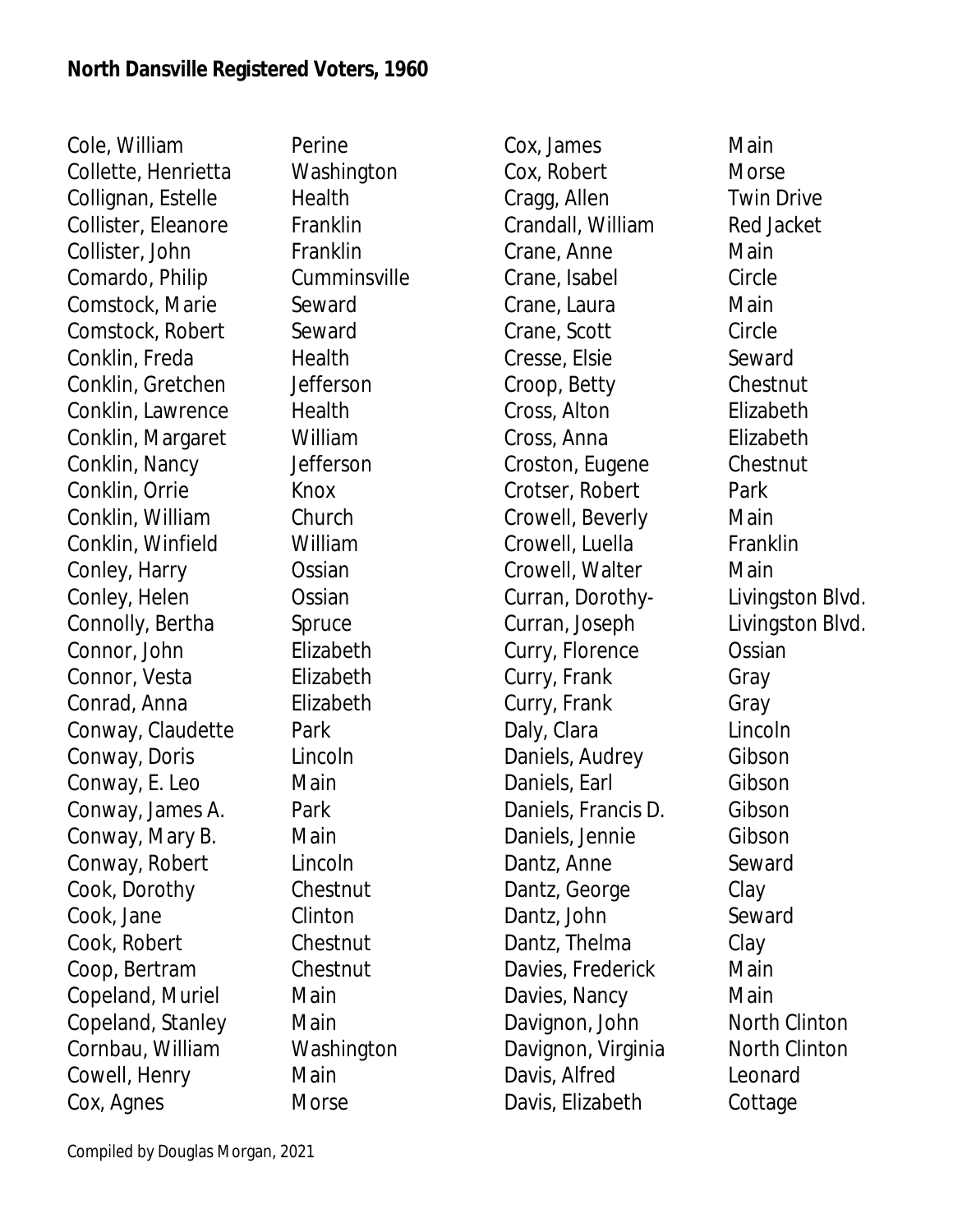Davis, James Cottage Davison, Charles Liberty Davison, Marietta Liberty Deane, Jack C. Main Deane, Rita Jean Main Dee, Betty Ann **Ossian** Dee, John, Jr. Ossian Dehmler, Emily Clara Barton DeLong, Doris Clay DeLong, George Sophia DeLong, Hayden Clay DeLong, Herman III Main DeLong, Herman West Main DeLong, Jean Sophia Demas, Costas West Ave. Demyon, James Greenmount Demyon, Frances Greenmount Denton, Benj. Ossian Denton, Rose **Ossian** DePuy, Elizabeth Seward Derowitsch, Edward Washington Derowitsch, Ruth Washington Derrenbacher, Colleen Williams Derrenbacher, Donald Williams Derrenbacher, E. Ruth VanCampen Derrenbacher, Ellen Cottage Derrenbacher, Hope Jefferson Derrenbacher, Ruth C. Eagle Derrenbacker, Donald VanCampen Derrenbacker, Dorothy Franklin Derrenbacker, Leo Franklin Derrenbacker, Marion VanCampen Dick, Blanche Seward Dickerson, Laura Cumminsville Dickerson, Richard Cumminsville Dilgard, Mary Leonard Dimmick, John Main

Dixon, Beverly **Morse** Dixon, Ella Church Dixon, Fred Jefferson Dixon, Genevieve Jefferson Dixon, Harold Liberty Dixon, Marie **Liberty** Dixon, Robert Morse Doane, Emma Health Dodd, Donna Main Dodd, Wm. J. Main Dodd, Wm. K. Main Domescek, Ralph Main Donaldson, Louise Adam Donavan, John Pine Donovan, Bessie Pine Donovan, Mary Washington Downey, Charles Highland Downey, Dora Highland Downey, Jean Liberty Downey, Walter Dock Downy, Robert Liberty Driesbach, Evelyn Ossian Driscoll, Regina C. Clara Barton Dromazos, Chris Clinton Dromazos, James Main Dromazos, Louise Clinton Drum, Jessie **Health** Drum, Marion Cottage Drum, Mary Clinton Drum, Robert Cottage Duggan, Victoria Elizabeth Dugo, Joseph West Avenue Duke, Carolyn Ossian Duke, Thomas **Ossian** Dunham, Clarence Ossian Dunham, Mildred **Cassian** Dunning, Laura Seward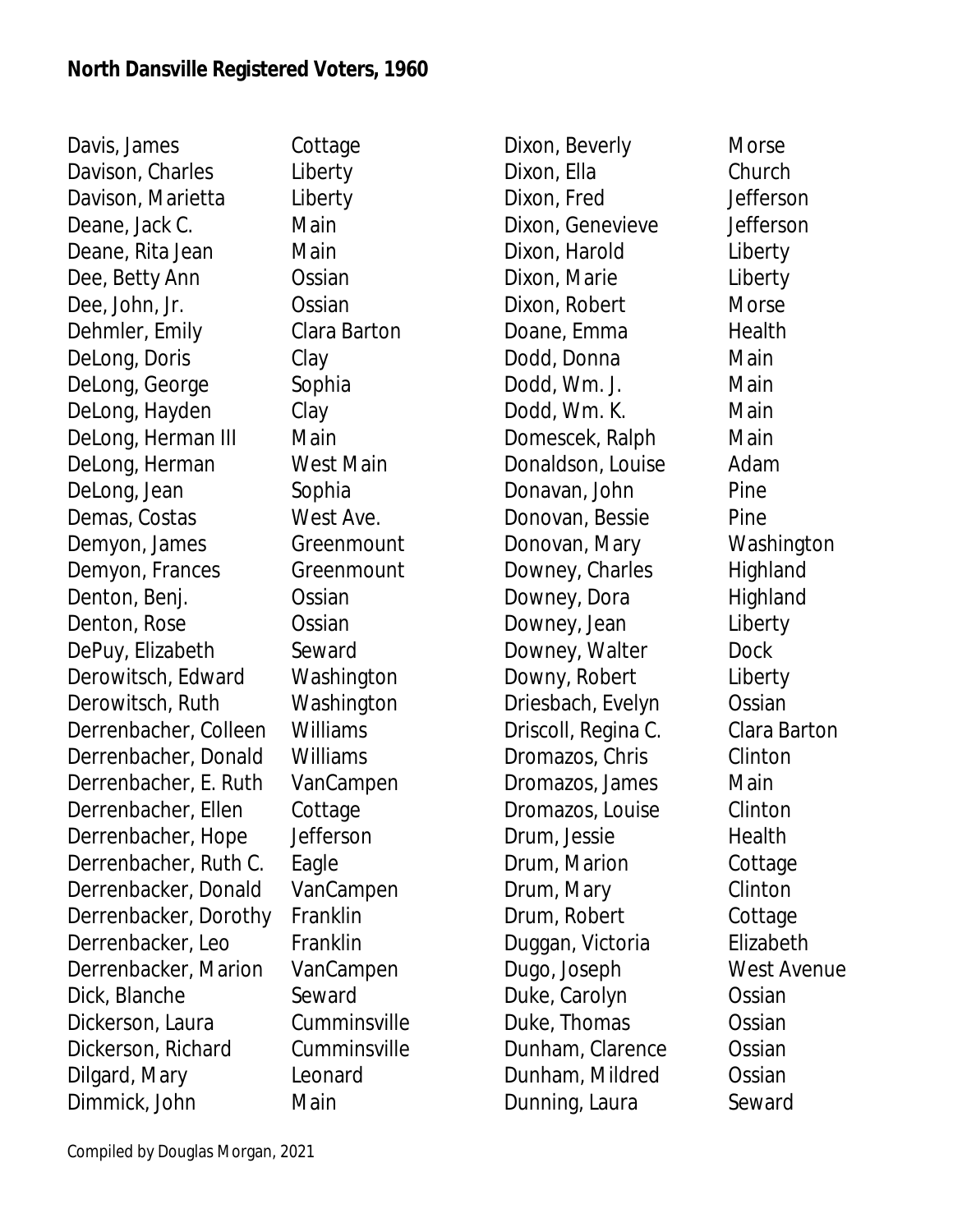Dye, Clarice Park Dye, Harold Park Dyer, Adelbert Hessler Dyer, James **Ossian** Dyer, Shirley Hessler Dyer, Stella **Ossian** Eaches, John Franklin Easton, Claribel Franklin Easton, Ellsworth Franklin Easton, Gordon Trailer Crt. Eddy, Elaine RD 2 Edson, Alma Perine Edwards, Geraldine Ossian Edwards, Harold Ossian Edwards, Mabel Ossian Eich, Frank Clay Eichorn, Fred Main Eichorn, Lawrence Main Eichorn, Louise Main Engle, Agnes Park Englehardt, Louise Clinton Englert, Mildred Main Englert, Thelma Main Ernst, Lawrence Elizabeth Eschrich, Irving Elizabeth Eschrich, Julia Elizabeth Eschrich, Wm. W. Ave. Ess, Fred Main Ess, Jean Main Everman, Kathryn Morey Fairbanks, Ella Knox Farnum, Joyce Pine Farnum, Lionel Pine Farrell, Arthur Gibson Farrell, Helen Gibson Faulds, Florence Clay Faulds, Thomas Clay

Faulkner, May Elizabeth Faurnier, Cecile Chestnut Fearon, Helen Perine Fearon, Joseph Perine Fedder, Alice **Elizabeth** Fedder, Irene Chestnut Fedder, Mamie **Elizabeth** Fedder, Raymond Chestnut Ferguson, Edna Main Ferguson, Edwina Main Fielder, Alice Clara Barton Fielder, John B. Clara Barton Fielder, Virginia Clara Barton Fierle, Elizabeth Leonard Finch, Harry West Main Finch, Ruth Seward Finn, Allene Washington Fisher, Harold Main Fisher, Marion **Main** FitzPatrick, Cecelia Leonard Fitzpatrick, Laura Seward Fitzpatrick, Mary Main Flickner, Betty Chestnut Flint, George **Constanding Constanding Constanding Constanding Constanding Constanding Constanding Constanding Constanding Constanding Constanding Constanding Constanding Constanding Constanding Constanding Constanding Con** Flint, Lucille Ossian Fluno, Barbara **Main** Fluno, Leon Main Fogle, William Jefferson Folts, Donald Cumminsville Folts, Dorothy Jefferson Folts, Jean Chestnut Folts, John Jefferson Folts, Mildred Chestnut Folts, Ralph Seward Ford, Marjorie Main Ford, Olin Main Forrester, Alma Gibson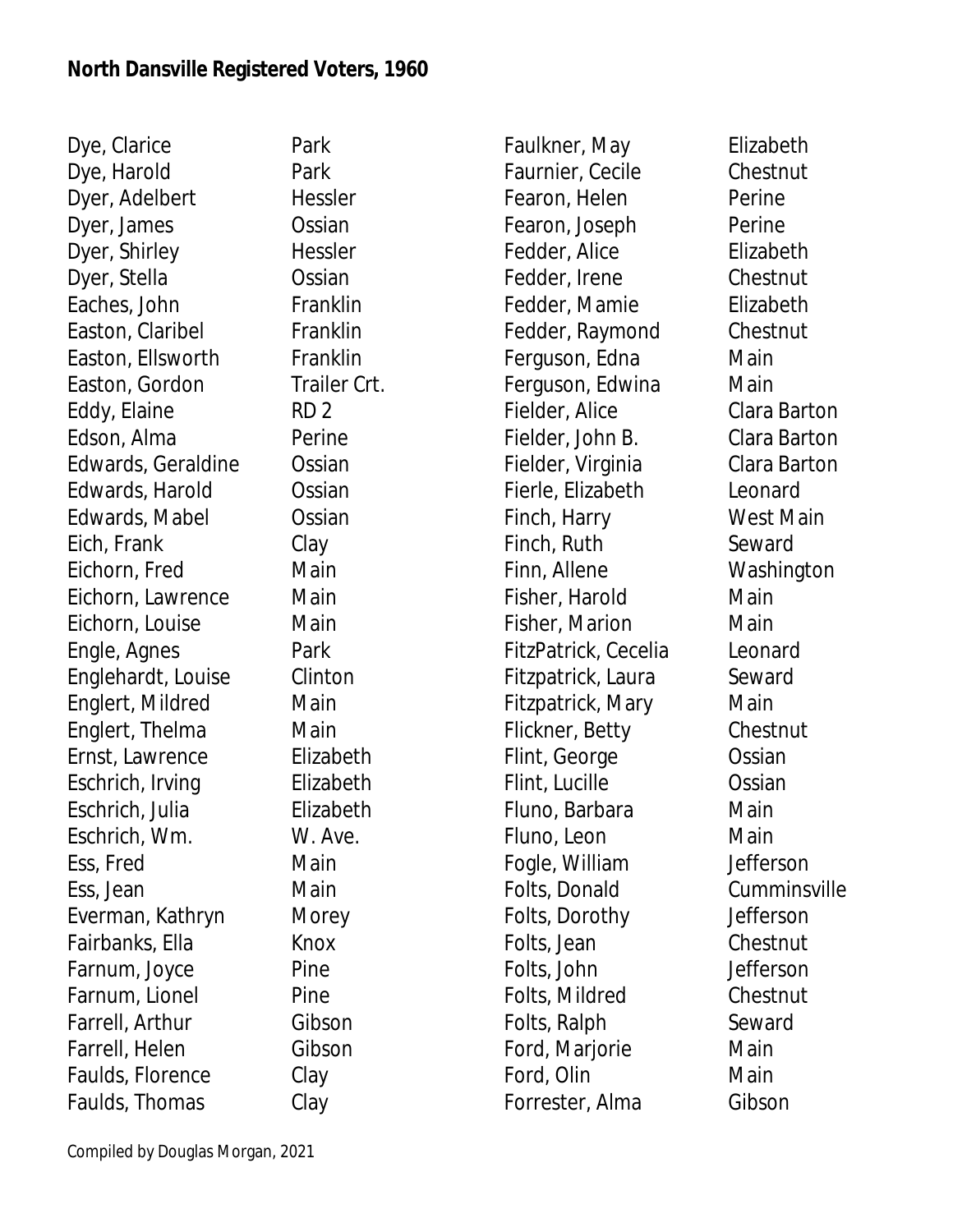Forrester, Robert Gibson Forrester, Ruth West Forsythe, Albert Elizabeth Forsythe, Beverly **Constanding** Forsythe, Eleanor Elizabeth Forsythe, G. Kenneth Ossian Forsythe, Ina **Morey** Forsythe, Jennie Ossian Forsythe, Robert VanCampen Forsythe, Ruth Liberty Forsythe, Suzanne Liberty Forsythe, Thomas Liberty Forsythe, Vincent Morey Foster, Lucy Main Fowler, Barbara **Main** Fowler, Winfield Wash. Fox, Arthur Franklin Fox, Donna Park Fox, Ernest Park Fox, Lena Park Fox, Margaret Franklin Fox, Myra Quay Fox, Norbert Pine Fox, Ralph Quay Fox, Shirley Cuay Fox, Theodore Quay Fox, Wesley **Park** Foxworth, Betty Main Freas, Loretta West Avenue Freas, Pearl West Avenue Freckleton, Hattie Main Frederick, Clementine Cottage Freed, Doris **Ossian** Freed, George **Cassan** Freeman, Edna Wash. Freeman, Gerald Wash. Freidell, Charles Clinton

Freidell, Louise Clinton French, Hazel Main French, Roy Main Freytag, Emma M. Elizabeth Friend, Effie **Perine** Fries, Anita Park Fries, Cletus **Park** Fries, Harold Liberty Fries, Helen Liberty Fries, Jacob Cottage Fries, Matilda Ossian Frisiras, Florence Liberty Frisiras, Tom Liberty Fronk, Joseph Elizabeth Fullington, Fern Main Garner, Olive Lincoln Gartner, John **Ossian** Gartner, Marie Ossian Garwood, Lottie Cumminsville Gary, Beatrice Cumminsville Gary, Clyde Cumminsville Gary, James West Avenue Gary, Wm, Cumminsville Gates, Dorr Pine Gates, Emily Pine Geary, Charles **Main** Genther, Darwin Main Genther, Florence Main Gerber, Eleanor Cottage Gerber, Georgia Park Gerber, Herman William Gerber, Margaret Washington Gerber, Mary Fulton Gerling, Antionette Park Gerling, Edith Chestnut Gerling, Eloise Elizabeth Gerling, John Park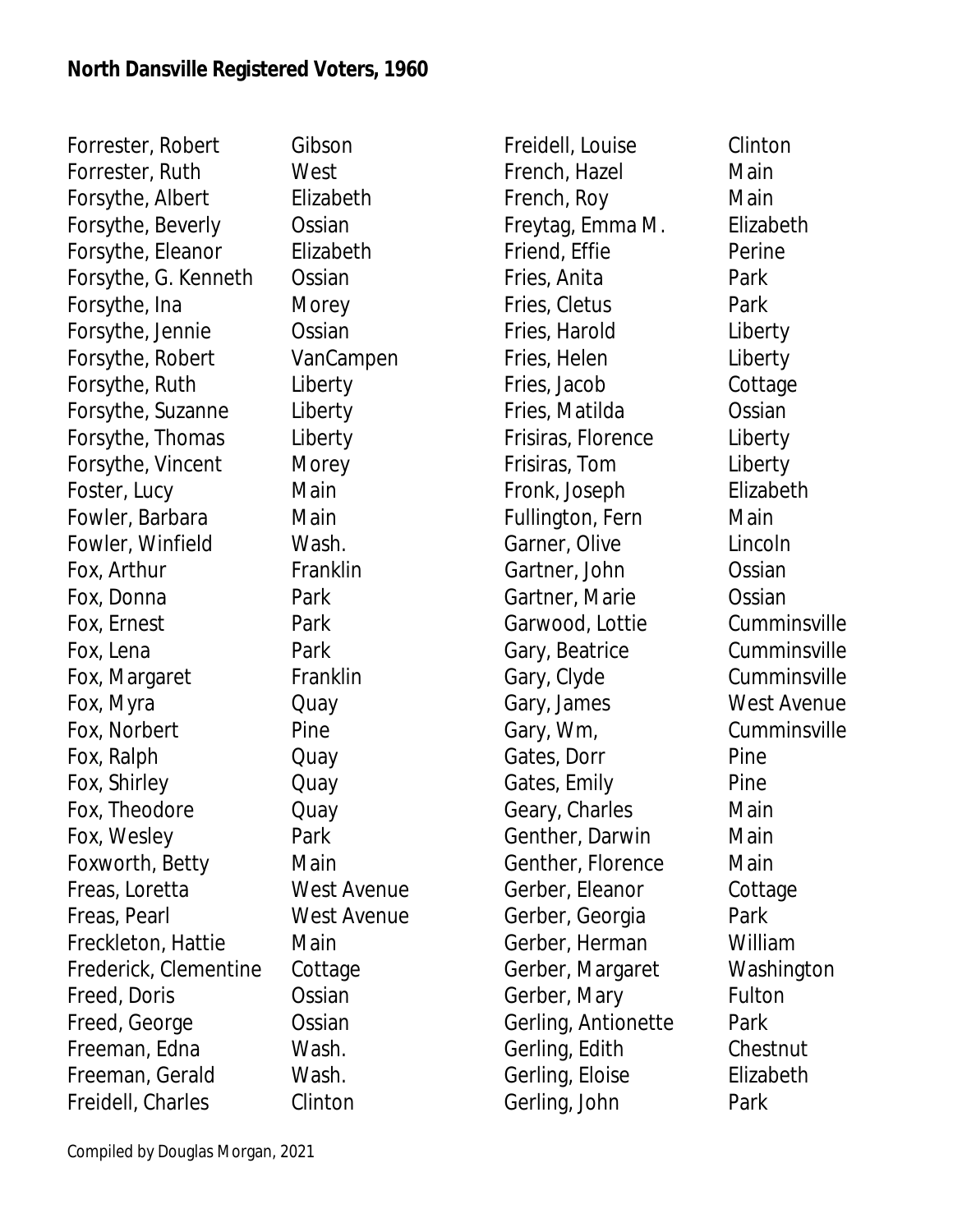Gerling, Philip Park Gerling, Walter A. Chestnut Gerling, Walter C. Elizabeth Gersbach, Gerald Clinton Gersbach, Margaret Clinton Gessner, Blanche Adam Gessner, Mary Main Gessner, Paul Park Gibson, Esther William Gibson, Howard William Gibson, Martin William Giebel, Julia Main Gilbert, Harold Leonard Gilbert, Helena Leonard Gilbert, Janet Fulton Gilbert, Kenneth Fulton Gilbert, Marilyn Jefferson Gilbert, Maurice Fulton Gilbert, Miles Knox Gilbert, Richard Fulton Gilbert, Wanita Fulton Gilligan, C. Frank Cottage Gilligan, Virginia Cottage Gladner, Gertrude Livingston Blvd. Gladner, Harry Livingston Blvd. Glover, Corinne VanCampen Glover, Ross VanCampen Goho, Alice Jefferson Goldthwait, Marguerite Chestnut Goodell, Edward Park Goodell, Florence Park Goodrich, Harold William Goodwin, Doris Main Goodwin, Robert Main Gormel, Edmond Clinton Gormel, Ella Mae Clinton Gormel, Mildred Clinton

Gould, Andrew Main Gould, Cyrilla Main Grange, Floyd Park Gray, Arthur Sophia Gray, Florence Lincoln Gray, Kenneth Spruce Gray, Lawrence Spruce Gray, Robert Lincoln Gray, Robert Lincoln Gray, Vincent Liberty Green, Albert **Canada Constan** Green, Harry Sylor Green, John Bank Green, Katherine Sylor Green, Onnolee West Avenue Greenman, Elnora VanCampen Greenman, Eugene VanCampen Greer, John Morse Greer, Rosa Morse Gregorious, Jacob, Sr. Cumminsville Gregory, Daniel Ossian Gregory, Paulette Clinton Gridley, Melvin Elizabeth Gridley, Patricia Elizabeth Griese, Bette William Griffin, Alice Seward Griffin, George Highland Griffin, Helen Seward Griffin, John Seward Griffin, Robert Highland Grimm, Herbert Washington Gross, Ernest West Avenue Gross, Hazel Franklin Gross, Lester Franklin Gross, Margaret Main Gross, Mildred Main Grover, Effa Main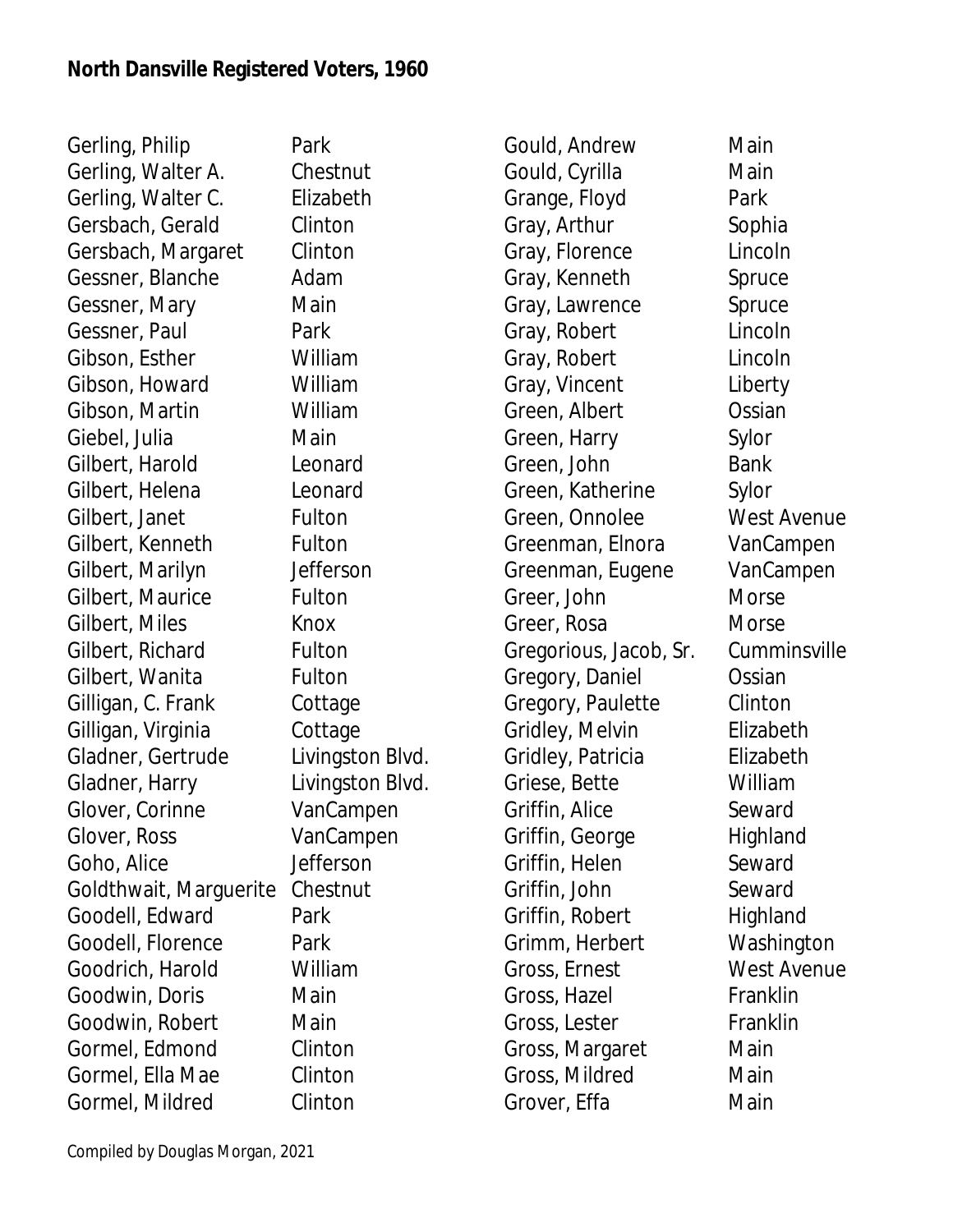Gruschow, August Poags Hole Guile, Harriett Park Guile, Lloyd Main Gunther, Ethel Leonard Guschow, Lillian Poags Hole Haehle, Eleanor Main Haehle, Herman Main Hall, Ada Main Hall, Earl Elizabeth Hall, Frances William Hall, Gladys Elizabeth Hall, Jane Circle Hamsher, Alice Glenn Rd. Hamsher, Evelyn Fulton Hamsher, Glenn Main Hamsher, Joanne Main Hamsher, Naomi Main Hamsher, Ray Glenn Rd. Hamsher, Robert D. Main Hamsher, Viola Main Hanan, Kathleen North Clinton Hanan, Mark North Clinton Haney, Olive Jefferson Hann, Charles Park Hann, Clara **Park** Hann, Merlyn **Park** Hannigan, Thomas Cumminsville Harman, Leon Pine Harmon, Helen Pine Harpole, Shirley Clay Harrington, William Knox Hart, Frank West Liberty Hart, Margaret West Liberty Hart, Mary West Liberty Hart, Robert Morey Hart, Ruth Morey Harter, Barbara Cottage

Harter, Leona Cottage Harter, Robert Cottage Hartman, Edwin Main Hartman, Fred Park Hartman, Helen Franklin Hartman, Helen Main Hartman, L. Howard Franklin Hartman, Ruth Park Harvey, Ernest U. Main Harvey, Harold Franklin Harvey, Laura U. Main Harvey, Rose Franklin Hasby, Genevieve Main Hassman, Frederick Chestnut Hassman, James Chestnut Hassman, Marjorie Sunnyside Hassman, Winifred Chestnut Hatch, Anna William Hatch, Raymond William Hathaway, Gertrude Perine Havemann, Anna Health Havemann, Mary Health Hawk, Mae Church Hayes, Ruth Morse Hayes, Wm. Morse Haywood, Alta Cumminsville Haywood, Doris William Haywood, Earl William Haywood, George Cumminsville Heiman, James West Avenue Heiman, Magdalen W. Ave. Heiman, Theresa Glenn Rd. Hemmer, Carl **Park** Hemmer, Catherine Clay Hemmer, Esther North Clinton Hemmer, Helen Lincoln Hemmer, Herman North Clinton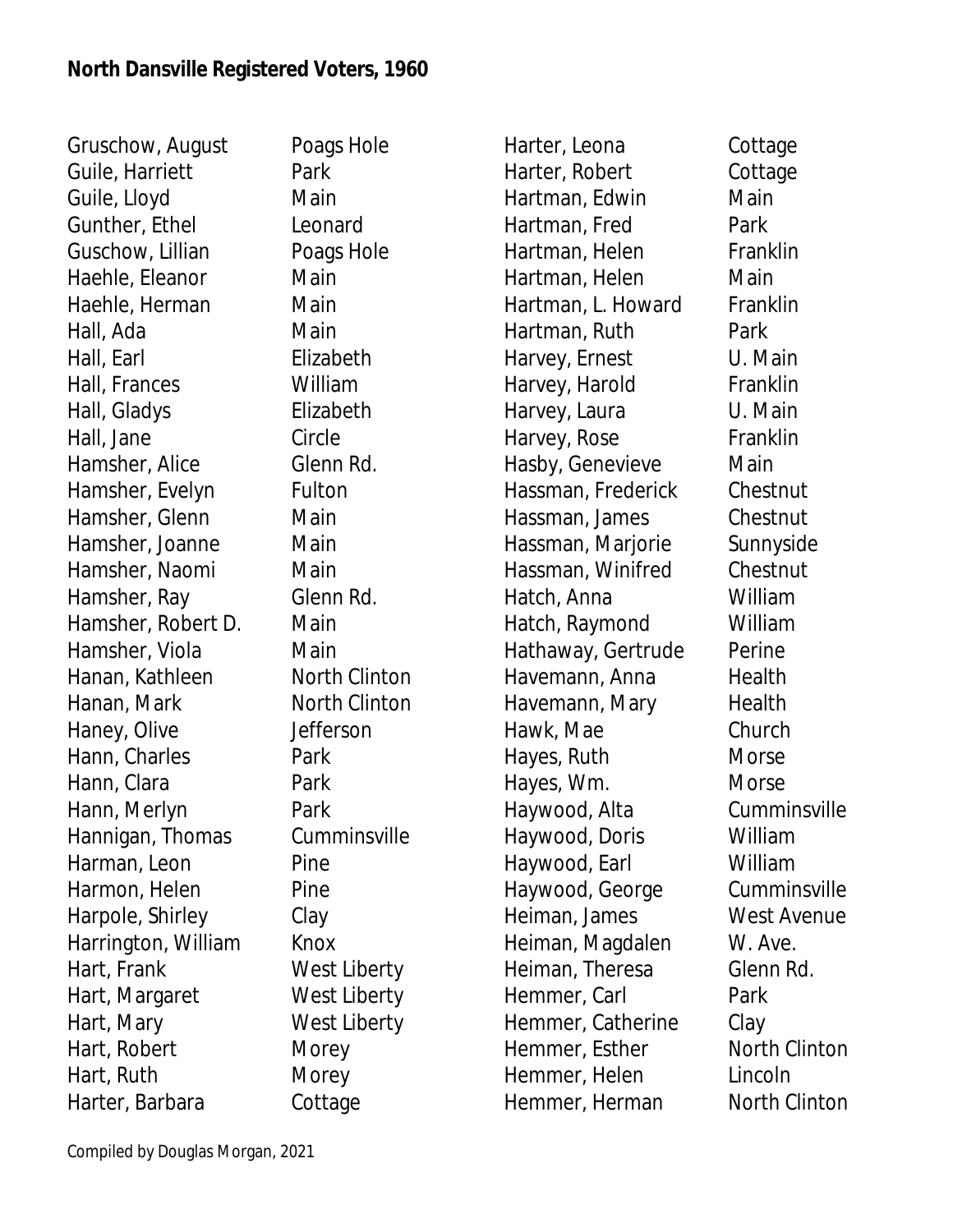| Hemmer, James         | Clay      |
|-----------------------|-----------|
| Hemmer, Lillian       | Elizabeth |
| Hemmer, Margaret      | Park      |
| Hemmer, Nicholas      | Clay      |
| Hemmer, Robert        | Elizabeth |
| Hemsher, Sandra       | Main      |
| Henderson, Wilhelmina | Seward    |
| Henty, Dorothy        | Main      |
| Henty, Francis        | Main      |
| Herrick, Dwight       | Park      |
| Herrick, Harriet      | Park      |
| Herrick, Ruth         | U. Main   |
| Herrick, Wm.          | U. Main   |
| Heslor, Roma          | Gibson    |
| Hessler, Erwin        | Elizabeth |
| Hessler, Fred         | Elizabeth |
| Hessler, Vosie        | Elizabeth |
| Hessler, Winifred     | Elizabeth |
| Hettrick, Effa        | Franklin  |
| Hiler, Donald         | Chestnu   |
| Hill, Delbert         | Elizabeth |
| Hill, Onnolee         | Elizabeth |
| Hinds, Clara          | Main      |
| Hinds, Frank          | Main      |
| Hinds, Lewis          | Main      |
| Hoag, Helen           | R.D.      |
| Hoag, Waldo           | R.D.      |
| Hoffman, Beatrice     | Greenm    |
| Hoffman, Carrie       | West Av   |
| Hoffman, Lewis        | Lincoln   |
| Hoffman, Lorna        | Lincoln   |
| Hohorst, Adelaide     | West Ma   |
| Hohorst, Charles      | West Ma   |
| Holbrook, Albert      | Morey     |
| Holbrook, Ethel       | VanCam    |
| Holbrook, Irene       | Morey     |
| Holbrook, Louise      | Wash.     |

abeth abeth abeth abeth abeth abeth hklin estnut abeth abeth enmount st Avenue st Main st Main ıCampen

Holbrook, Robert Washington Holden, James Liberty Holden, Margaret Main Holden, Mildred Liberty Holmes, Frederick Sahrle Rd. Holmes, Martha Sahrle Rd. Hondelink, Marg. Leonard Hoose, James Liberty Horr, Charles Pine Horr, Elizabeth Pine Horr, Onnalee Elm Horton, Jennie Perine Hosier, Samuel Franklin Houghton, Walter Main Howe, Dorr Battle Howe, Elizabeth Battle Howe, James Jefferson Howe, Mildred **Jefferson** Howe, Ruth Pine Howe, Sidney **Pine** Hubbell, Pearl Washngton Hubbell, Robert Wash. Huber, Edwin Park Huber, Rose Main Hubertus, Irene Seward Huette, Carmella Highland Hughes, Alonzo Quay Hughes, Mary **Quay** Hughes, Robert Main Hughes, Rose Mary Main Hulbert, Alva **Main** Hulbert, Clyde Spruce Hulbert, Harold Main Hulbert, Lulu Spruce Huston, Edna Liberty Huston, Gail **Liberty** Huver, Elizabeth Adam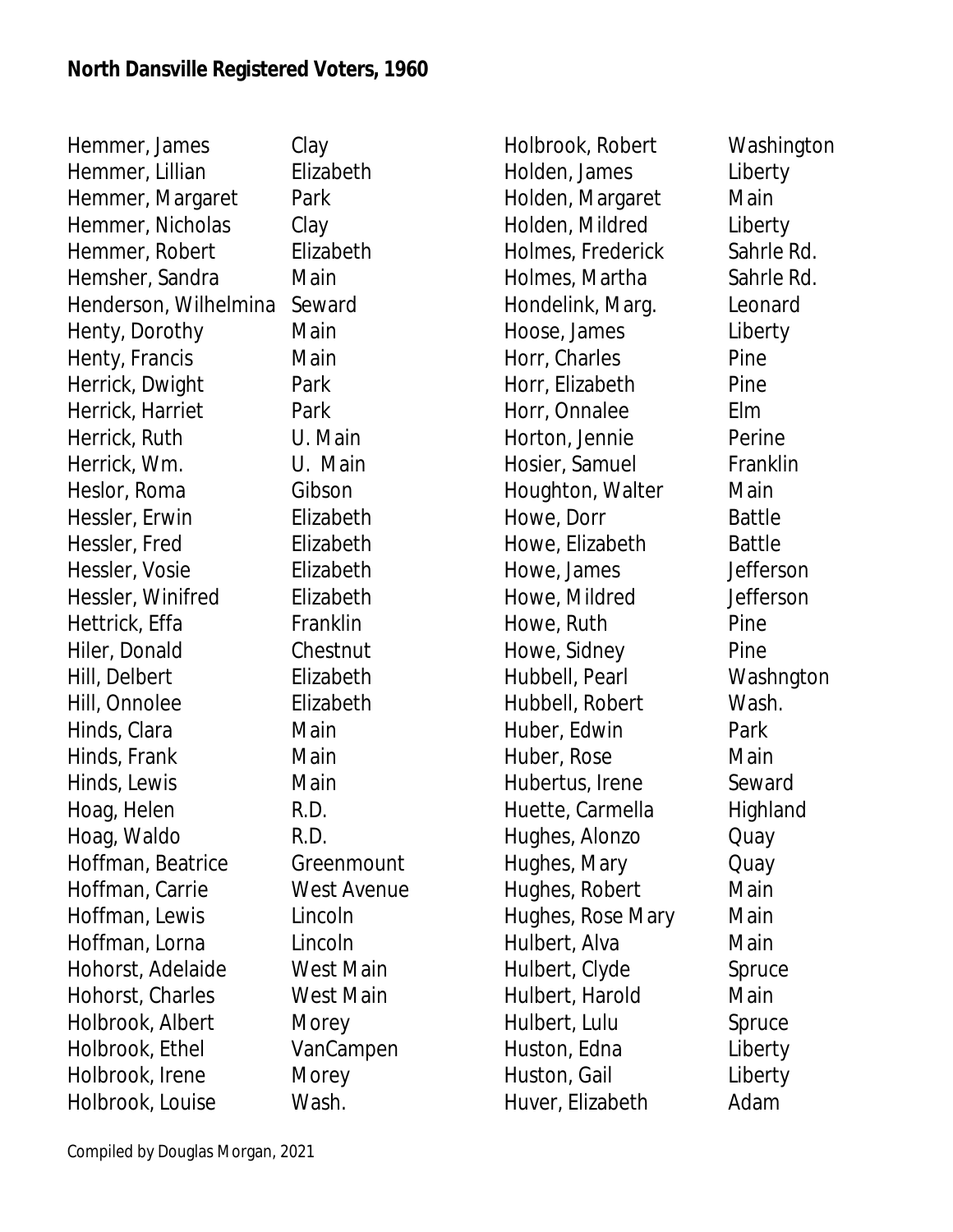Huver, Florence Church Huver, James **Adam** Huver, Jean **Adam** Huver, Nicholas **Adam** Huver, William Church Hyde, Cynthia North Clinton Hyde, Donald North Clinton Hynes, Frances Morey Hynes, Paul Morey Isaman, Alton North Main Isaman, Lucy North Main Jackman, Arthur North Clinton Jamison, Chester Perine Jamison, Lusina Cumminsville Jamison, Mary Barrett Jamison, Mary Perine Jamison, Ross Barrett Jay, Orman VanCampen Jenkins, Hazel Morey Jenkins, Thomas Morey Jerome, Thomas Sandy Hill Jerome, Velma Sandy Hill Jerome, Vernon Liberty Jewell, Lydia Washington Johantgen, Betty Liberty Johantgen, George Liberty Johantgen, Herbert Greenmount Johantgen, Marion Greenmount Johnson, DeMerle U. Main Johnson, Kenneth Elizabeth Johnson, Olive Elizabeth Johnson, Patricia Perine Johnson, Richard Perine Jones, Clarence Lincoln Jones, Cornelia Clinton Jones, Grace Lincoln Jones, Harry Main

Jones, Katherine Main Jones, Louise Seward Jones, Richard Seward Kane, Barbara Main Kane, Constance Morey Kane, Henry **Main** Kane, Robert Morey Karns, Bernice Clinton Karns, George Clinton Karns, Ruth Clinton Kearley. Elma North Clinton Kelley, Alton Jefferson Kelley, Blanche Jefferson Kelly, Agnes Clay Kelly, Avery Elizabeth Kelly, Caroline Chestnut Kelly, Dolly Clinton Kelly, Elizabeth Seward Kelly, Jim Elizabeth Kelly, John Seward Kelly, William Clinton Kemp, Dora Health Kemp, Stephen East Hill Kemp, Walter **Health** Kennedy, Dorothy Liberty Kennedy, Herbert Quay Kennedy, Laura Liberty Kennedy, Laura **Quay** Kennedy, Lloyd VanCampen Kennedy, Vera VanCampen Kennel, John Liberty Kennel, Paul **Liberty** Kennell, Lydia Liberty Kennell, Minnie Liberty Kenney, Albert Seward Kenney, Elizabeth Franklin Kenney, Florence Highland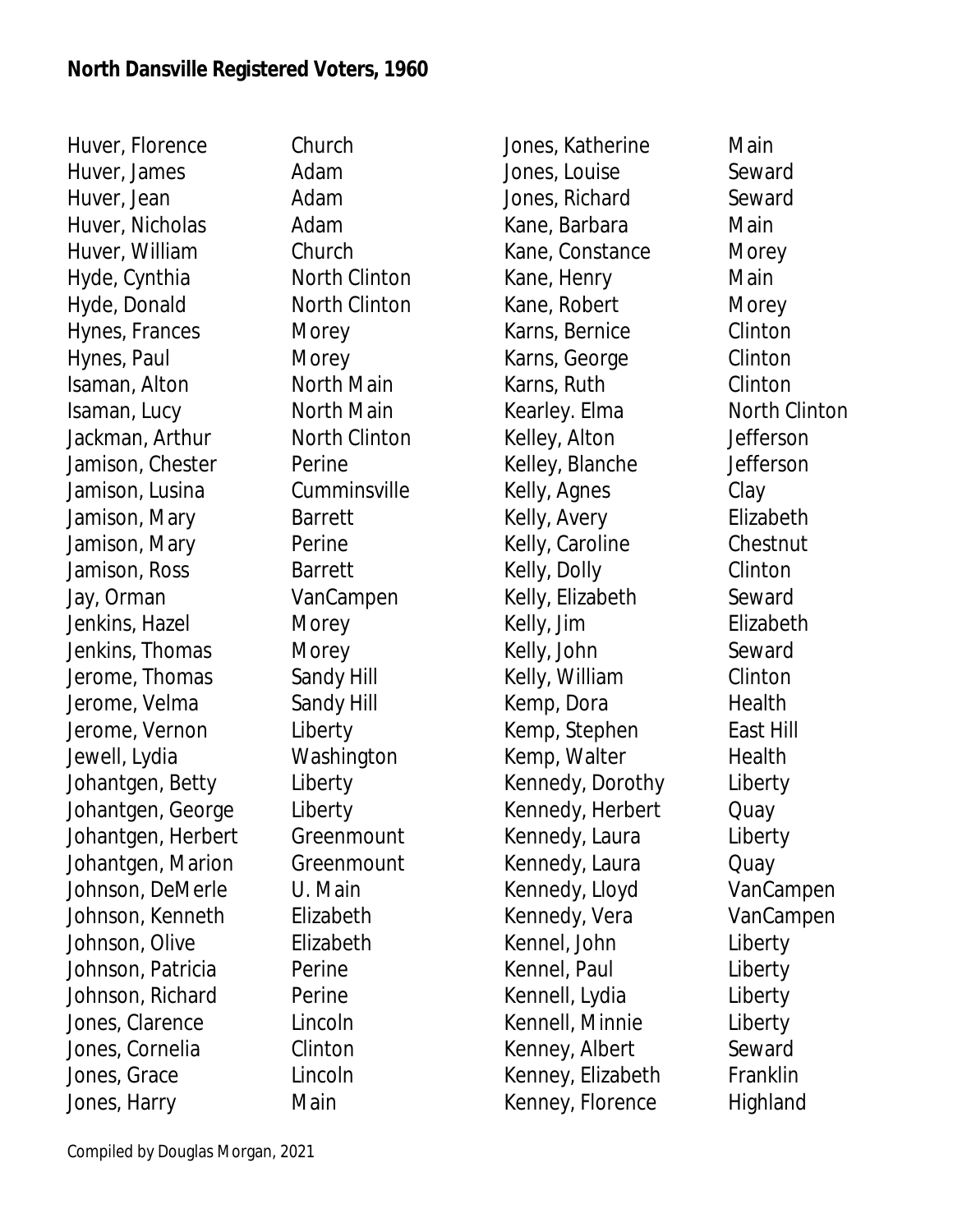Kenney, Lois Seward Kenney, Russell Maple Kenny, Eileen Maple Kenny, Leith Franklin Kershner, Helen Cottage Kershner, Willis Cottage Kessler, Edmund Main Kessler, Georgia Main Kessler, Joseph Main Kibbel, William North Clinton Kidd, Carl Franklin Kidd, David **East Hill** Kidd, Hazel Perine Kiefer, Claude William Kiefer, Lorma Wilmot Kiehle, Edwin Jefferson Kiehle, Isabelle Jefferson Kimbell, Dorothy Dock King, Anna Sahrle Rd. King, Janice **Franklin** King, Joanne Sahrle Rd. King, Joseph, Jr. Franklin King, Mary Church Kinney, Ann Perine Kinney, Elinor Lincoln Kinney, Eloise Main Kinney, Evelyn Perine Kinney, John V. Lincoln Kinney, Katherine J. Quay Kinney, Kenneth Main Kinney, Philip **Quay** Kinney, Ray Perine Kinney, Richard Main Kinney, Robert Main Kinney, Vern B. Cuay Kline, Adalyn Livingston Blvd. Kline, Clinton Livingston Blvd.

Knapp, Aleta Pine Knapp, Carlos Pine Knapp, Charles Ossian Knapp, Edith Ossian Knapp, Elizabeth Pine Knapp, Harvey Cottage Knapp, Hugh Pine Knapp, Jane Cottage Knapp, Theresa Liberty Knappenberg, Mabel Main Knopf, Carl Leonard Knopf, Helena Leonard Knowlton, John Franklin Kornbau, Esther Main Kornbau, Howard Main Kramer, Clara **Main** Kramer, Clara **Perine** Kramer, Dorothy Adam Kramer, Dorothy Gibson Kramer, Frank Clinton Kramer, James F. Gibson Kramer, James H. Main Kramer, Leo Sophia Kramer, Marion Sophia Kramer, Nancy D. Main Kramer, Roberta North Elizabeth Kramer, William North Elizabeth Kreiley, Eleanor West Avenue Krein, Dorothy Cottage Krochmal, Casimer Knox Krochmal, Eleanor Knox Kruchten, Peter Washington Kuechel, George Main Kuhn, Charles **Maple** Kuhn, Esther Maple Kuhn, Frederick Main Kuhn, Frederick William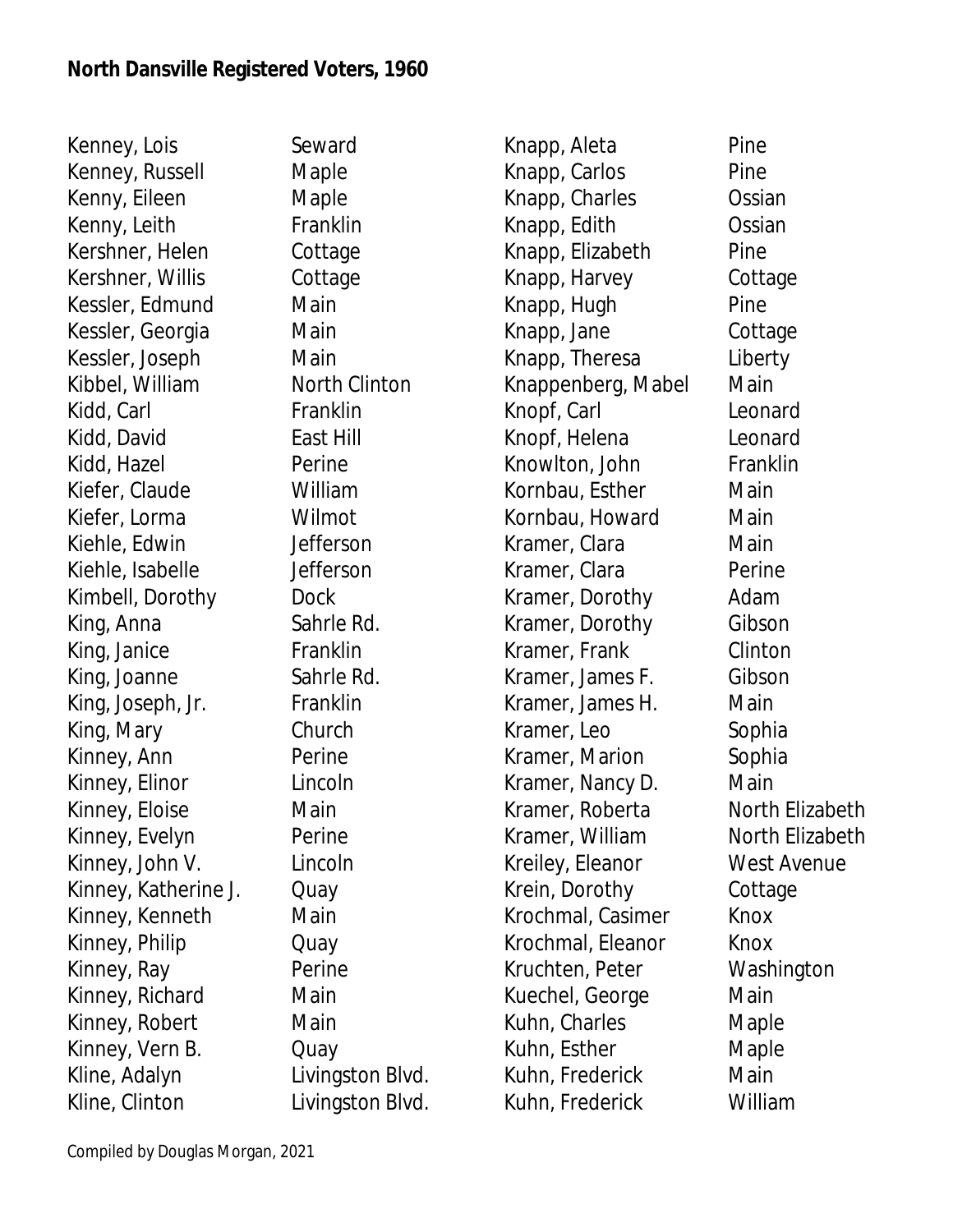Kuhn, Genevieve William Kuhn, Harriett Main Kuhn, Merrilee West Avenue Kuhn, Raymond Bank Kuhn, Royal William Kuhn, Theresa Bank Kuhn, Thomas West Avenue Kurtz, Adelaide Park Kurtz, Harley Park Kurtz, Wilbur Leonard LaCorte, Anthony Main LaCorte, Louis Main LaForce, Margaret Health LaForce, Robert J. Health LaForce, Robert Elizabeth Lake, Ellen Main Lake, George **Main** Lamont, Alma Church LaMonte, Rita Seward Lander, Carmel **U. Main** Lander, Clair U. Main Lander, Gertrude Clinton Lander, James U. Main Lander, Ruby Clay Lang, August Leonard Lang, Dorothy Greenmount Lang, Emma Leonard Lang, Joseph Franklin Lang, Mildred Greenmount Lanphier, Aileen Jefferson Lanphier, Kenneth Jefferson Lauffer, Althea Park Lauffer, Edwin C. III Park Lauffer, Edwin, Jr. VanCampen Lawrence, Hannah Wash. Lawrence, Irene **Quay** Lawrence, John Quay

Lawrence, Mark Washington Layer, Anna Perine Layer, Mabel North Elizabeth Least, Alma Main Least, Frank Main Lee, Bessie Fulton Lee, Clarence Washington Lee, Evelyn Circle Lee, Gretta Washington Lee, Kenneth Circle Lefferts, Elaine **Ossian** Lefferts, Raymond Ossian Legg, Lois Clay Legg, Ward Clay Lemen, Bessie Main Lemen, Clinton Church Lemen, Florentine Seward Lemen, Floyd Franklin Lemen, Frederick Park Lemen, Helena Church Lemen, M. Ruth Knox Lemen, Margaret Park Lemen, Martha Gibson Lemen, Richard Cottage Lemen, Richard Knox Lemen, Tom Gibson Lemen, Wm. Chestnut Lemen, Wm. Seward Lent, Catherine **Main** Lent, Harry West Avenue Lent, Mary West Avenue Lent, Vernon Main Leven, Alyce Liberty Leven, Carl, Jr. West Avenue Leven, Mary West Avenue Leven, Richard S. Main Leven, Wm. Liberty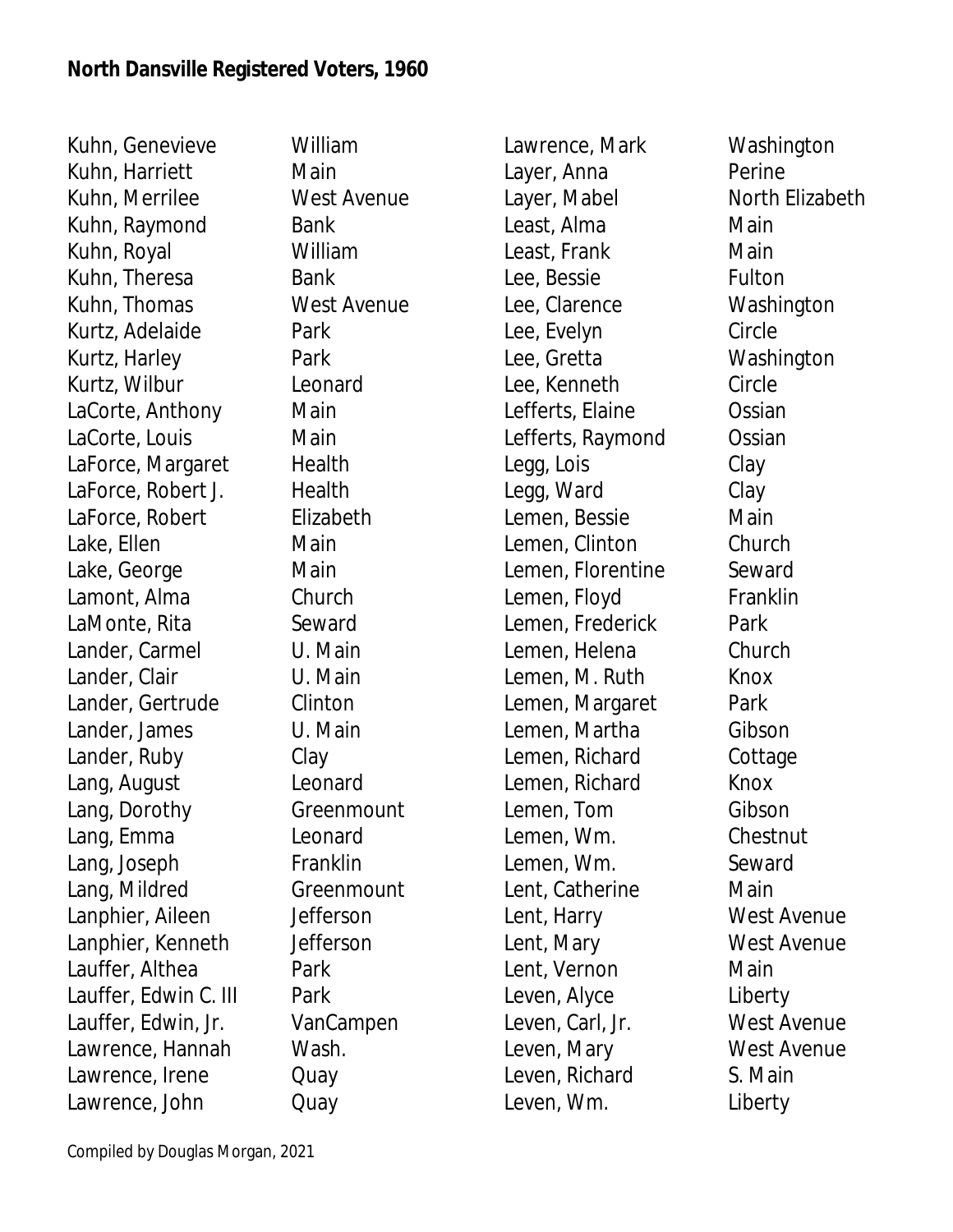Liddy, Flora Mill Lieb, Alexander Park Lieb, Bernice Clay Lieb, Catherine Park Lieb, Cora S. Main Lieb, Dorr Elizabeth Lieb, Frederick U. Main Lieb, Richard Clay Lockwood, Earle Sunnyside Logan, Bessie Seward Long, Onnolee Seward Losey, Edwin Franklin Losey, Helen Franklin Lowell, Hildred Gibson Luce, Frederick Franklin Lutt, Carrie **Main** Lutz, Lester Main MacDonald, Daphne Morey MacDonald, Paul Morey MacDowell, Geraldine Chestnut MacDowell, Thomas Chestnut MacIntyre, Arch North Elizabeth MacIntyre, Joseph North Elizabeth MacIntyre, Ruth North Elizabeth Mack, Edward **Elizabeth** Mader, Carl **Park** Mader, Charles Park Mader, Laura North Elizabeth Maginley, Clair **Elizabeth** Mahaney, Clara Main Mahaney, Florence Health Mahaney, Harry Health Mahoney, Lloyd Clay Mahoney, Mary Clay Mahus, Harold Perine Mahus, Hazel Cottage Mahus, Mary **Perine** 

Mahus, Ralph Cottage Maichle, Robert Main Malandra, Thomas Adam Malone, Joseph Stones Falls Malone, Monica Stones Falls Maloney, Barbara Spruce Maloney, Bessie Main Maloney, Cletus Cottage Maloney, Cluna Main Maloney, Doris Main Maloney, Edith Cottage Maloney, Mary Chestnut Maloney, Pearl Spruce Maltby, Gerrard Bank Maltby, Norma Bank Malter, Kathy **Health** Mandel, Mary Cottage Mandel, Theodore Cottage Mann, Betty **Constanding Constanding Constanding Constanding Constanding Constanding Constanding Constanding Constanding Constanding Constanding Constanding Constanding Constanding Constanding Constanding Constanding Const** Mann, Robert **Constan** Maples, Edith Clay Marble, Alice Leonard Marble, Vernon Leonard Mark, Helen **Elizabeth** Mark, James Elizabeth Mark, Leona William Mark, Nichols, Sr. Cumminsville Mark, Walter William Maroney, Marjorie Stones Falls Martin, Ann Franklin Martin, Daniel **Perine** Martin, Drexel Perine Martin, Gretchen Fulton Martin, Isabelle Perine Martin, Ita **Health** Martin, James Health Martin, Nelson G. Fulton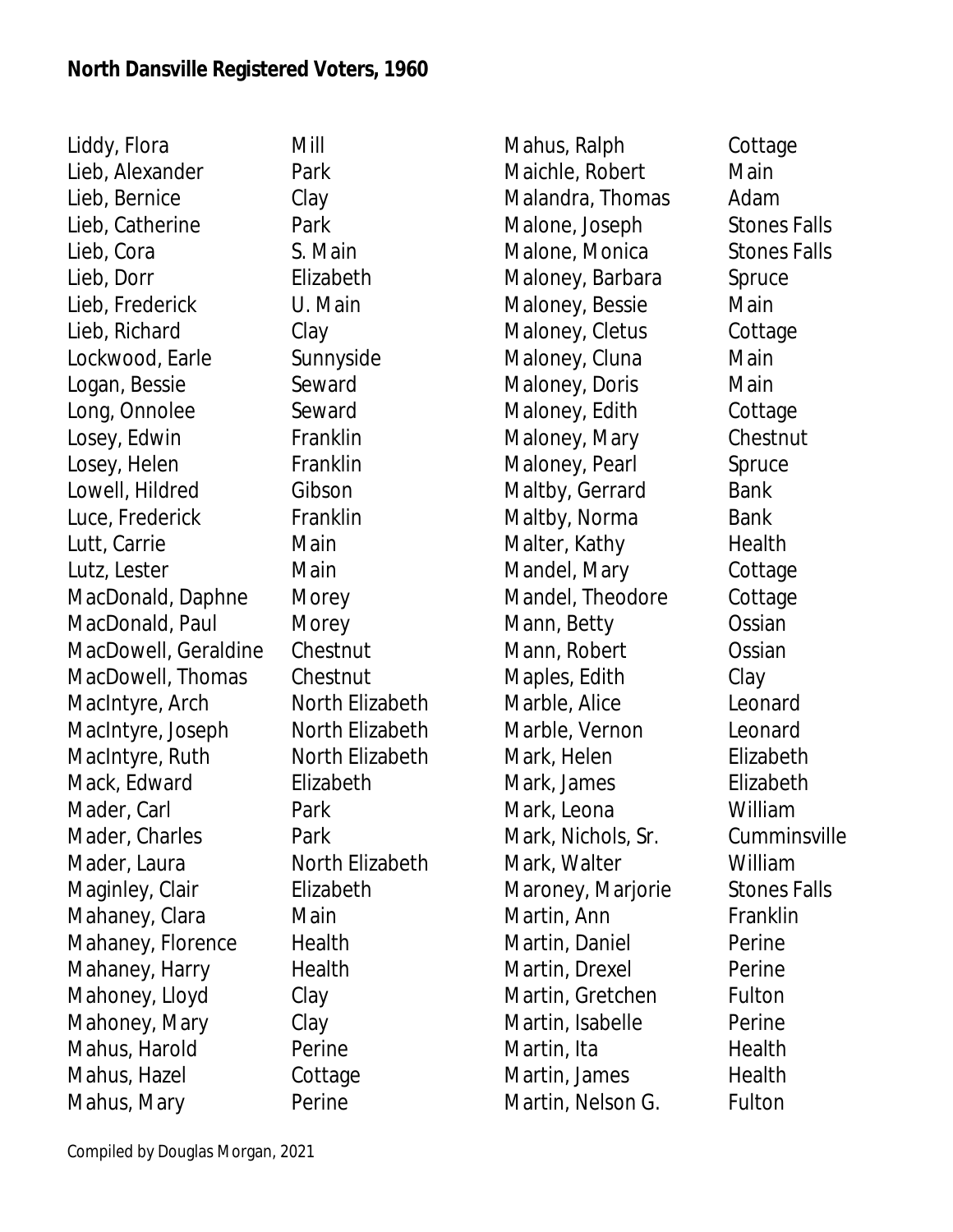Martin, Nelson N. Fulton Martin, Robert Franklin Martina, James Clinton Mason, Adelbert Clara Barton Mason, Margaret Leonard Mason, Paul Clara Barton Mastin, Genevieve Elizabeth Mastin, Harry **Elizabeth** Matson, Retta Clinton Maudsley, Bernice Main May, Donald Spruce May, Nellie Seward May, Reed Spruce McAndrews, Bernard Gibson McAndrews, Helen Gibson McCaffery, Jeanne Stones Falls McCaffery, Richford Stones Falls McCluskey, Margaret Main McCluskey, Raymond Main McCovick, Eva Cottage McCovick, John Cottage McCovick, Thomas Cottage McCray, Charles North Main McCray, Delia North Main McCurdy, Bertrum Elizabeth McEachern, Margaret William McEachern, Thomas William McGhee, Betty Morey McGhee, William Morey McGovern, Donald Stones Falls McGovern, Katherine Stones Falls McGuire, Bette Maple McGuire, John Elizabeth McGuire, John Maple McGuire, Kathleen Elizabeth McKee, Naomi Seward McKee, Robert Seward

McLane, Charles Hessler McLane, Dorothy Elizabeth McLane, Elizabeth Elizabeth McLane, Fred Elizabeth McLane, Gertrude Hessler McMaster, Alice William McMaster, Ward William McNeil, Anne Main McNeil, Harold **Canada Constan** McNeil, Helen Main McNeil, Othelia **Cassian** McNinch, Jennie Main McNinch, Jessie West Avenue McTarnaghan, Gert. B. Liberty McTarnaghan, Gert. E. Liberty McTarnaghan, Robt. Liberty McWhithey, Elizabeth Seward Meeker, Charles **Park** Meeker, Elthea **Park** Mefs, Lorraine Gibson Mefs, Richard Gibson Mehlenbacher, Beatrice Highland Mehlenbacher, Cyril L Highland Mehlenbacher, Edward Spruce Mehlenbacher, Minnie Spruce Mehlenbacher, Rebecca Clara Barton Mehlenbacher, Schuyler Clara Barton Mehlenbacker, Mary Main Melidio, Charles **Adam** Mendlein, Edward Main Mendlein, Wm. Main Merklinger, John Elizabeth Merrell, Robert Chestnut Merrell, Victorine Chestnut Mertz, Bertha Chestnut Mertz, Sadie Leonard Mess, Elizabeth Cumminsville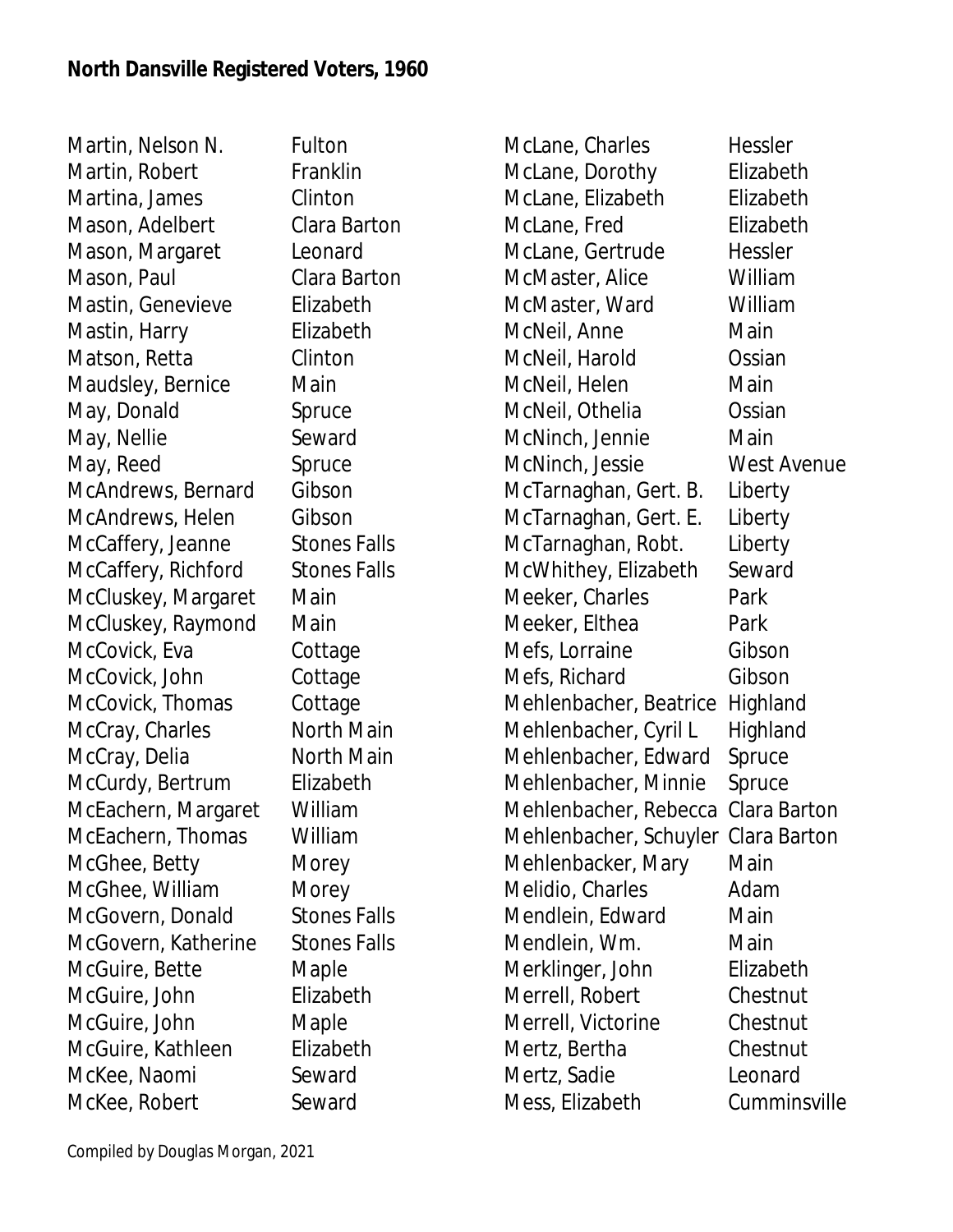Mettler, Barbara Cottage Mettler, Charles Cottage Meyers, Joanne Clara Barton Meyers, Joseph Health Meyers, Lou Park Middleton, Braxton Pine Middleton, Braxton, Jr. Pine Middleton, Mabel Pine Millen, Florence Fulton Millen, Louisea **Fulton** Miller, Grace Adam Miller, Louis Bank Miller, Shirley Bank Milligan, Earl Liberty Milligan, Ruth Liberty Minemier, Myrtle Elizabeth Miner, Edward Leonard Miner, Wm. Leonard Minnemier, Betty Chestnut Minnemier, Robert Chestnut Minster, Anna Morse Minster, Charles Morse Minster, Harrison Main Mistretta, John Highland Mistretta, Lucy Highland Mitchell, Barbara Glenn Rd. Mitchell, Betty Clinton Mitchell, Clarence Ossian Mitchell, Mildred **Ossian** Mitchell, William Clinton Mitchell, William Glenn Rd. Molyneux, Barbara Livingston Blvd. Molyneux, David Livingston Blvd. Monroe, Weldon Cumminsville Monte Verde, Bart Seward Mooney, Elias Gibson Moore, Edwin Jefferson

Moore, Onalee **Canada Constan** Moore, Robert Seward Moore, Verna Seward Moore, Wesley **Constan** Moose, Clarence Cuay Moose, Clarence Cuay Moose, Florence Quay Moose, Lennolee Main Moose, Marion Cuay Moose, N. C. Clinton More, Katherine **Jefferson** Morgan, Bernard Clinton Morgan, Dale Clinton Morgan, Elizabeth Liberty Morgan, James Liberty Morgan, Leslie Park Morgan, Margaret Park Morrell, Laura **Perine** Morris, Daniel **Livingston Blvd.** Morris, Irene Livingston Blvd. Morris, Julia Livingston Blvd. Morrison, Cecelia Franklin Morrison, Edward Franklin Morrison, Ruth North Clinton Morsch, Arthur Elizabeth Morsch, Edward Pine Morsch, Edward William Morsch, Gertrude Pine Morsch, Marjorie Elizabeth Morton, Jack Washington Morton, Pearl Washington Most, James Stones Falls Most. Jean Stones Falls Mottl, Ruth Seward Mottl, Wm. Seward Moyer, Alice Seward Moyer, LeRoy Seward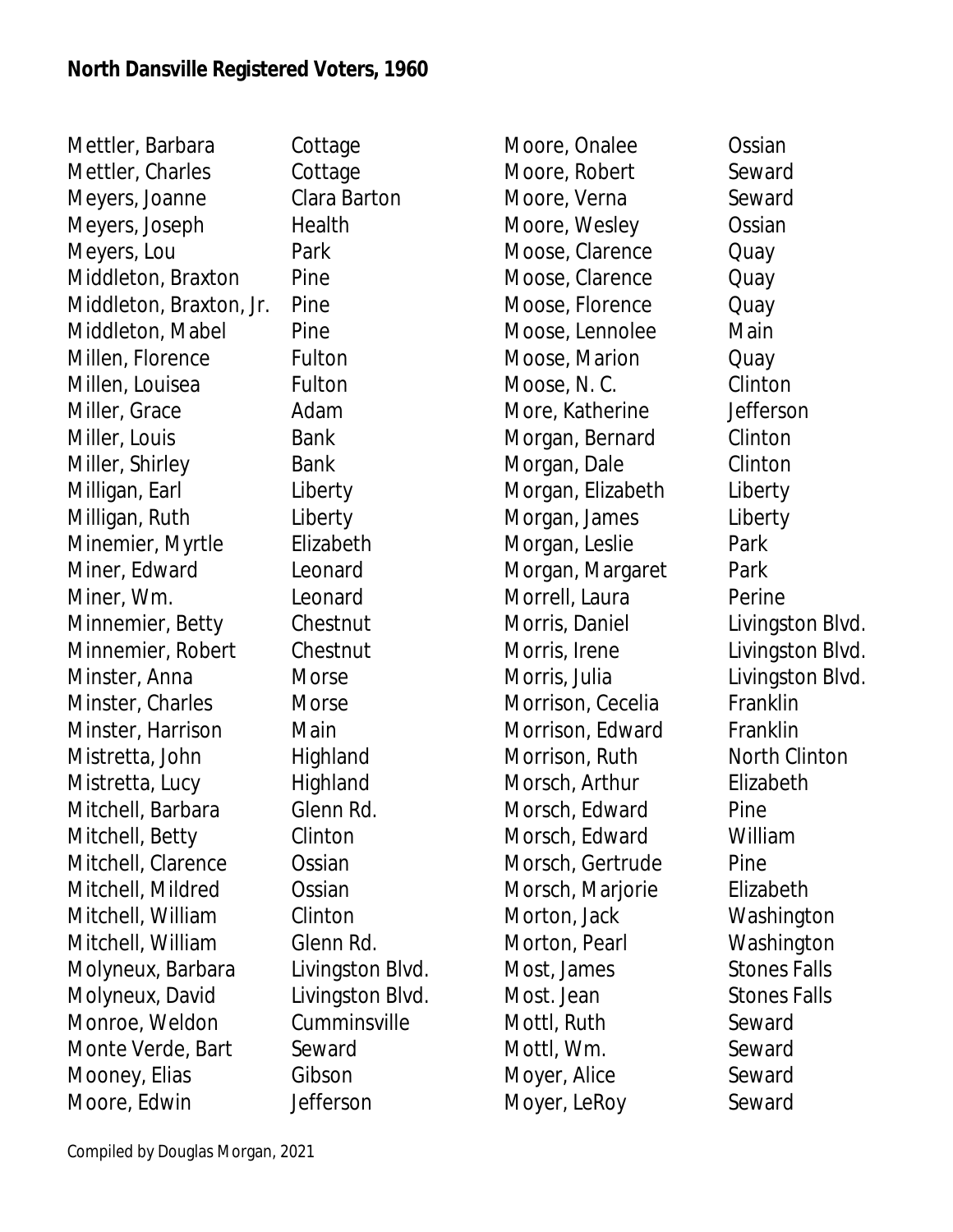Muldoon, Harriet Elizabeth Murdock, Rosa Wilmot Murphy, Chester Clinton Murphy, May W. Main Murphy, Palma Clinton Mutchler, Louise Main Myers, Anna Seward Myers, Leo Seward Nagle, Helen Park Nares, George Main Nares, Margaret Main Nelson, Ida Health Neuman, Bessie Park Neuman, Pearl Park New, Helen Elm Newton, Edna Seward Newton, Milton Franklin Newton, Morley Seward Newton, Suzanne Franklin Nice, Bessie Jefferson Nice, Edward Barrett Nice, Hybart Quay Nice, Margaret Knox Nichols, Gordon Ossian Nichols, Mary Jo Ossian Nolan, Lester Perine Noon, Elizabeth Seward Norton, Grace Bank Norton, Leonard Hessler Norton, Norma Hessler O'Herron, Thomas Liberty O'Connor, John Elizabeth O'Connor, Tillie Elizabeth O'Herron, Katherine Liberty O'Keefe, Thomas J. Elizabeth O'Mara, Mary Clay Oakley, Harold North Clinton

Oakley, Louella North Clinton Ordiway, Mary Morey Ordway, John Morey Organ, Frank Clay Organ, Gretta Clay Ouderkirk, John West Avenue Owen, Mary Seward Owen, R. G. Perine Owens, Zora Church Oxx, Bessie R. Main Packard, Mary Seward Packard, William Seward Palmer, James Quay Palmer, Mary **Quay** Palmer, Richard Hessler Palmer, Robert West Avenue Palmer, Velma West Avenue Panepinto, Joseph Spruce Panipinto, Matilda Spruce Pappas, Constantine North Clinton Pappas, James North Clinton Pappas, John W. Liberty Pappas, Zinovia North Clinton Parker, Eugene West Avenue Parmatier, Helen Perine Partridge, Arthur Bank Partridge, Rita Bank Patterson, Helen Clinton Pauline, Margaret Church Paulman, Lillie Knox Paulman, Rebecca Knox Paulman, Robert Knox Paulman, William Knox Pelton, Angela **Main** Pender, Donald William Pender, Doris William Pendergast, James Cottage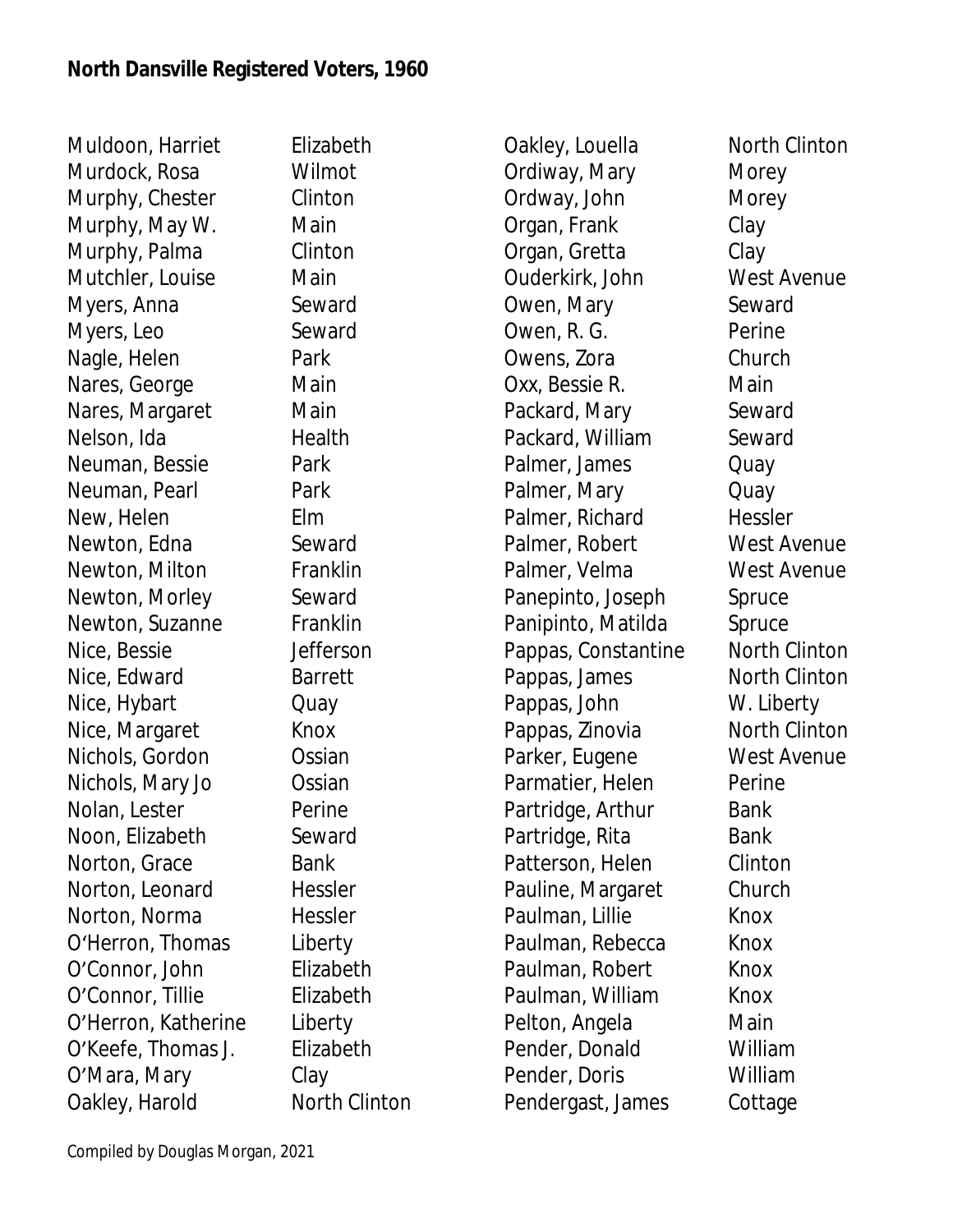Penta, Frances Morse Penta, Robert Morse Perine, Stella Morse Perkins, Edith Dock Perkins, Glenn Dock Perry, Beulah Franklin Perry, Doris Morey Perry, Gerald Morey Perry, Harley Perine Perry, Lynn Elizabeth Perry, Nellie Elizabeth Perry, Teresa Clay Peterson, Henry Washington Peterson, Lottie Washington Pfaff, Olive **Ossian** Pfunter, Yvonne Ossian Pfuntner, Ray **Quay** Pfuntner, Robert Ossian Pfuntner, Ruby **Quay** Pickard, Elizabeth Hessler Pickard, Henry M. Jr. Dug. Pickard, Lynn Main Pickard, Virginia Dug. Rd. Pickard, Wayne Clara Barton Plough, Doris Elizabeth Potter, Charles Seward Potter, Ruth Seward Pratt, Edith Church Pratt, George Church Pratt, Helen Highland Price, Alta William Price, Gladys Jefferson Price, Joseph William Privitera, Anita **Main** Privitera, Paul Main Pruner, Bernard Seward Pruner, Flossie Cottage

Pruner, John D. Cottage Pryor, Irene Rocks Pryor, Walter Rocks Pryor, Ward Gibson Purchase, Charlotte Washington Purdy, Charles Washington Putney, Arlene Sandy Hill Putney, Clyde Sandy Hill Quantz, Edward Clay Quantz, Mary Clay Quibell, Alice Main Quinlan, BettyLou Ossian Quinlan, James Ossian Quinlan, Joseph Clara Barton Quinn, John Chestnut Randall, Danna G. Jefferson Randall, Grace Jefferson Randall, Hudson Clara Barton Randall, Margaret Clara Barton Randall, Minnie Greenmount Randall, Ray Greenmount Rappas, Marina Liberty Rauber, Alice B. Perine Rauber, Alice L. Chestnut Rauber, Charlotte Cottage Rauber, Clara Perine Rauber, Cora **Quay** Rauber, Ella Cumminsville Rauber, Emily Main Rauber, Harold Cumminsville Rauber, Laura Fulton Rauber, Lydia U. Main Rauber, Mary Ellen Elizabeth Rauber, Mildred Clinton Rauber, Thomas Elizabeth Rauber, Wilfred Clinton Rauber, William U. Main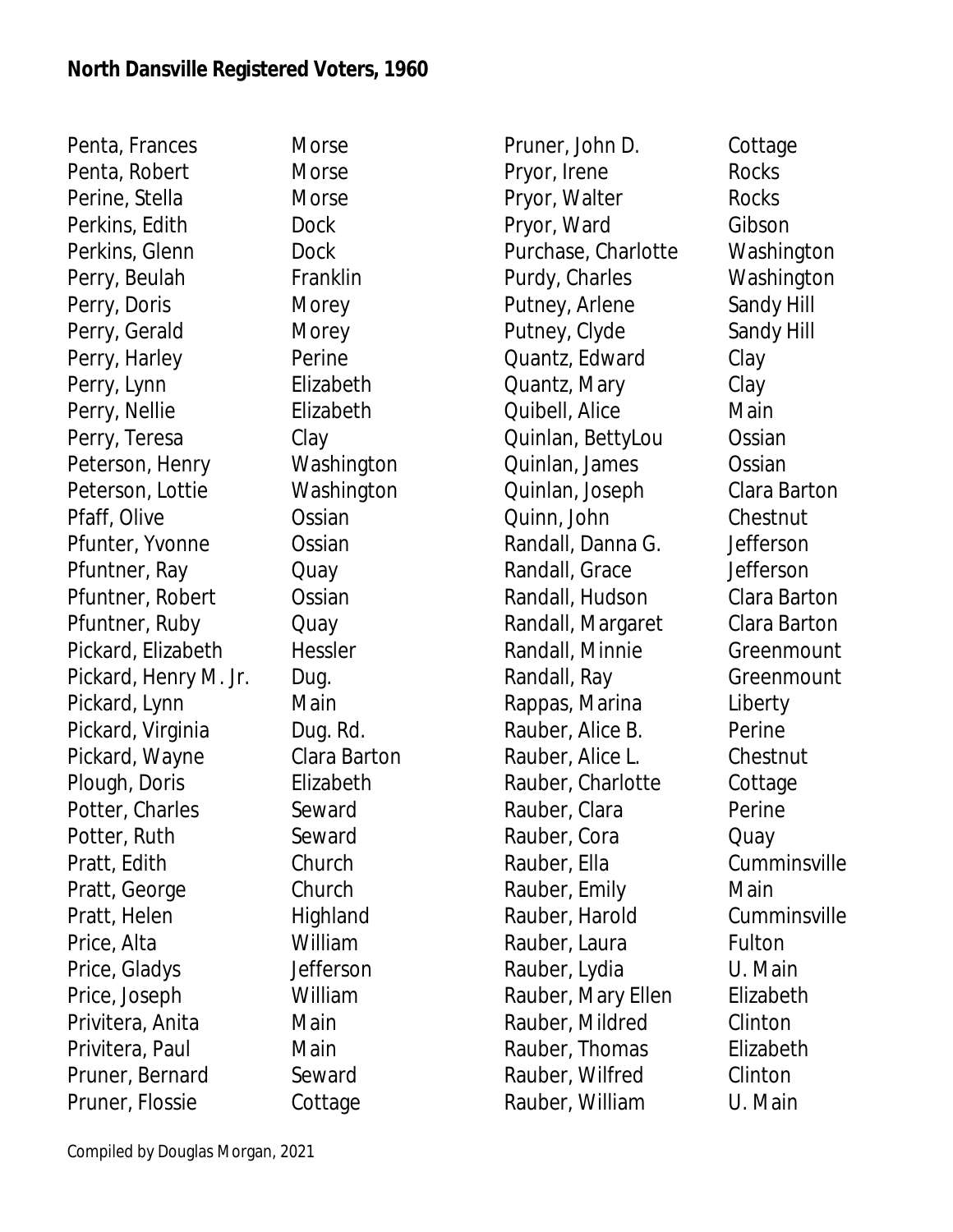Rauber, William Quay Rawleigh, Floyd Washington Rawleigh, Lois Clay Rawleigh, Nina Clinton Rawleigh, Raymond Clay Recktenwald, George Cottage Recktenwald, Stella Cottage Redding, Grace Main Redding, Howard Main Redmond, Dora Main Redmond, Esther North Elizabeth Redmond, LaMonte North Elizabeth Reed, Agnes Glenn Rd. Reed, Howard Glenn Rd. Reilly, Florence Washington Reilly, Frances **Ossian** Reilly, Lillian Elm Reilly, Thomas **Ossian** Reinholtz, Charles **North Elizabeth** Reinholtz, Lois North Elizabeth Render, Gene Morey Render, Virginia Morey Rex, Clayton Clay Rex, James Stones Falls Rex, Mildred Stones Falls Rex, Stanley Stones Falls Reynolds, Geraldine William Reynolds, James William Reynolds, Margaret Leonard Rhind, Lena Lincoln Rhind, Louis Lincoln Richardson, Josephine Chestnut Richey, Mahlon U. Main Richmond, Kenneth Seward Richmond, Marion Seward Rider, Evelyn Perine Rider, Lenwood Liberty

Rider, Mabie **Liberty** Rittenhouse, Marion Health Rivett, Andrew Perine Rivett, Charles Greenmount Rivett, Earline **Perine** Robards, Howard Cottage Robards, Lottie Morey Robards, Mildred Cottage Roberts, Clarence Dock Roberts, Evelyn Main Roberts, George Main Roberts, John Dock Roberts, Marie **Highland** Roberts, Olive **Dock** Roberts, Richard Highland Roberts, Robert C. Main Robinson, Catherine Cottage Robinson, Dorothy William Robinson, Roy VanCampen Robinson, Walter Cottage Robinson, Willis William Robson, Evelyn Franklin Robson, Fred. J. Franklin Rodman, Anna Seward Rodman, Frank Seward Rodriguez, Manuel Castle on Hill Roeschlau, Ada Seward Romans, Elizabeth William Romans, James William Rose, Charles **Main** Rose, Doris **Liberty** Rose, Gerald Liberty Rosinski, Gertrude Franklin Rosinski, Louis Franklin Ross, Anita Highland Ross, Daisy **Perine** Ross, Frederick Highland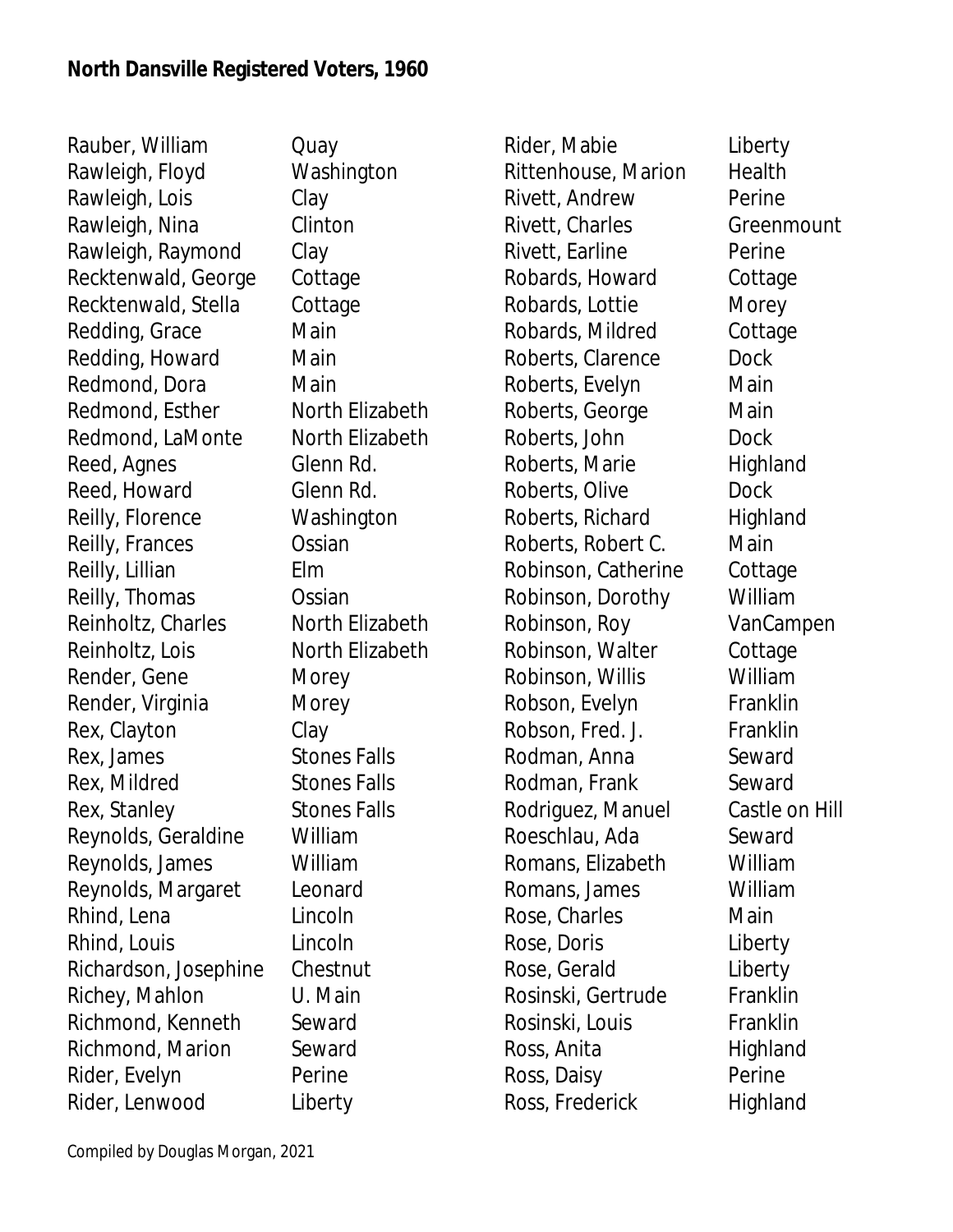Ross, Hazel Perine Rounsville, Donald Elizabeth Rounsville, Kenneth Mill Rounsville, Marjorie Mill Rowan, Alice Seward Rowan, Frederick West Avenue Rowan, John Liberty Rowan, Mary B. West Avenue Rowan, William Seward Rowe, Garfield Main Rowe, Hazel **Lincoln** Rowe, Lawrence Park Rowe, Leslie Lincoln Ryan, Arthur Health Ryan, Bertha School Ryan, Julia Health Ryan, Nellie Health Ryan, William School Saeger, Harold West Liberty Saeger, Laurene West Liberty Sahrle Fred Main Sahrle, Clarence Health Sahrle, Elizabeth East Hill Sahrle, Helena **Health** Sahrle, Laura VanCampen Sahrle, Raymond East Hill Sahrle, Robert VanCampen Saile, Neva<br>
West Saltsman, Anna **Main** Saltsman, Clara **Main** Saltsman, Sue Main Sanderson, Anne Rocks Sanderson, William Rocks Sandford, Jean Greenmount Sandford, Lydia Elizabeth Sandford, Mina Perine Sandford, Ruth Seward

Sargent, Clarence Clinton Sarvis, Harold Ossian Sarvis, Leah Ossian Sauerbier, Andrew Morey Sauerbier, Burdette Liberty Sauerbier, Margery VanCampen Sauerbier, Mary Liberty Sauerbier, Paul VanCampen Sauerbier, Peter William Sawdey, William Quay Sawdey, Roy Jefferson Schede, Kathleen Health Schede, Lawrence Health Scherer, Elizabeth Chestnut Schirmer, Claude Leonard Schirmer, Delia Main Schirmer, Matilda Sahrle Schirmer, Robert Main Schirmer, Rupert Chestnut Schledorn, Edward Leonard Schledorn, Frank Franklin Schledorn, Fred Ossian Schledorn, Gladys Franklin Schledorn, Joseph Ossian Schledorn, Rowena **Ossian** Schledorne, Mary Leonard Schmitt, Elizabeth Chestnut Schmitt, Frances Leonard Schmitt, Joseph Leonard Schmitt, LaVancha Washington Schmitt, William Washington Schneider, Ida Franklin Schneider, Karl Franklin Schreiber, Bertha Chestnut Schryver, Ida Church Schultz, George Washington Schuster, Betty Sophia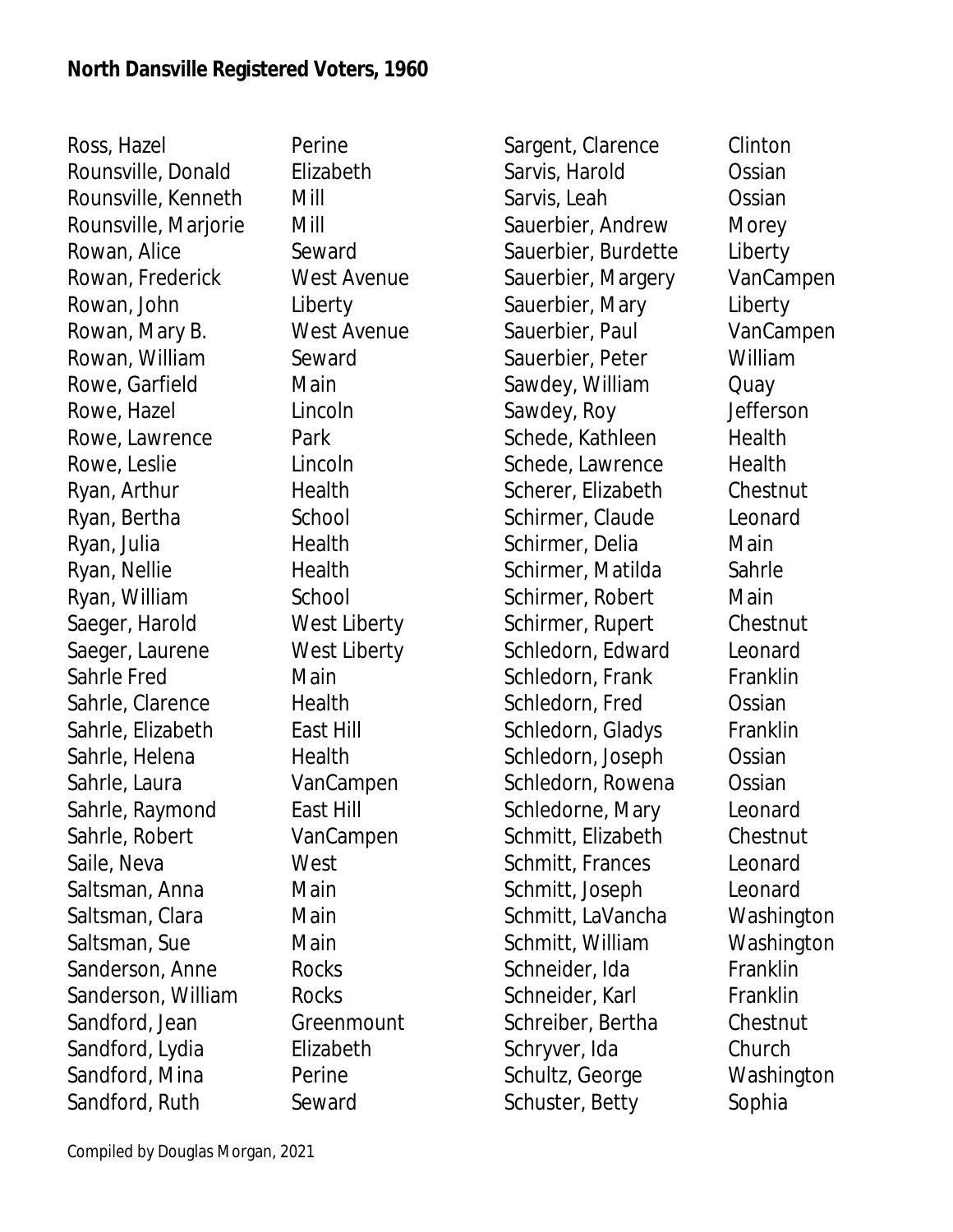Schuster, Wilfred Sophia Schwan, Anna Knox Schwan, Frank Clay Schwan, Joseph Knox Schwan, Kathleen Knox Schwan, Lillian Clay Schwan, Lina Chestnut Schwan, Margaret Perine Schwan, Rita **Main** Schwan, Walter Chestnut Schwendler, Dorothy Morey Schwendler, Edith Morey Schwendler, Howard Morey Schwendler, Leon Morey Schwendler, Vera Morey Schwenzer, James Morey Schwenzer, Lorraine Morey Schwingel, Carlotta Chestnut Schwingel, Edith West Liberty Schwingel, Jack West Liberty Schwingel, Myra West Liberty Schwingel, Oscar West Liberty Schwingel, Ruth West Liberty Schwingel, William West Liberty Scott, C. Dalton Seward Scott, Grace Seward Scriver, Beatrice Seward Sensabaugh, Dorothy Franklin Sensabaugh, Leban Franklin Seymour, Arthur Chestnut Seymour, Irma Chestnut Shafer, Elsie Washington Shafer, Ruth Cottage Sharpe, Jane Main Shaver, Robert Highland Shaver, Sharon Highland Shay, Doris Main

Shay, Harold Circle Shay, Margaret Circle Sheehe, Rose Mary Clinton Shepard, Celia Leonard Shepard, Ethel William Shepard, John North Elizabeth Shepard, Rosemary North Elizabeth Shepard, Walter Leonard Shera, George Highland Sherbert, Marion Morey Sherbert, Robert Morey Sherman, S. Wesley West Liberty Short, Clarence **Elizabeth** Shull, Amelita **Perine** Shull, Clair **Elizabeth** Shull, Emma Elizabeth Shull, Lola **Main** Shull, Luella Wash. Shull, Roscoe Sr. Franklin Shull, Stephen Washington Shull, Warren Perine Shutt, Helen Main Shutt, Richard Leonard Shutt, Walter **Main** Sick, Amelia VanCampen Sick, George VanCampen Sick, Gordon North Elizabeth Sick, Louise **North Elizabeth** Silsbe, Ethel Cumminsville Simon, Beatrice **Perine** Simon, Carl Franklin Simon, Charlotte Franklin Simon, Helen Franklin Simon, Wm. Franklin Simons, Othmar Main Simons, Rachel Main Simons, Ruth Elm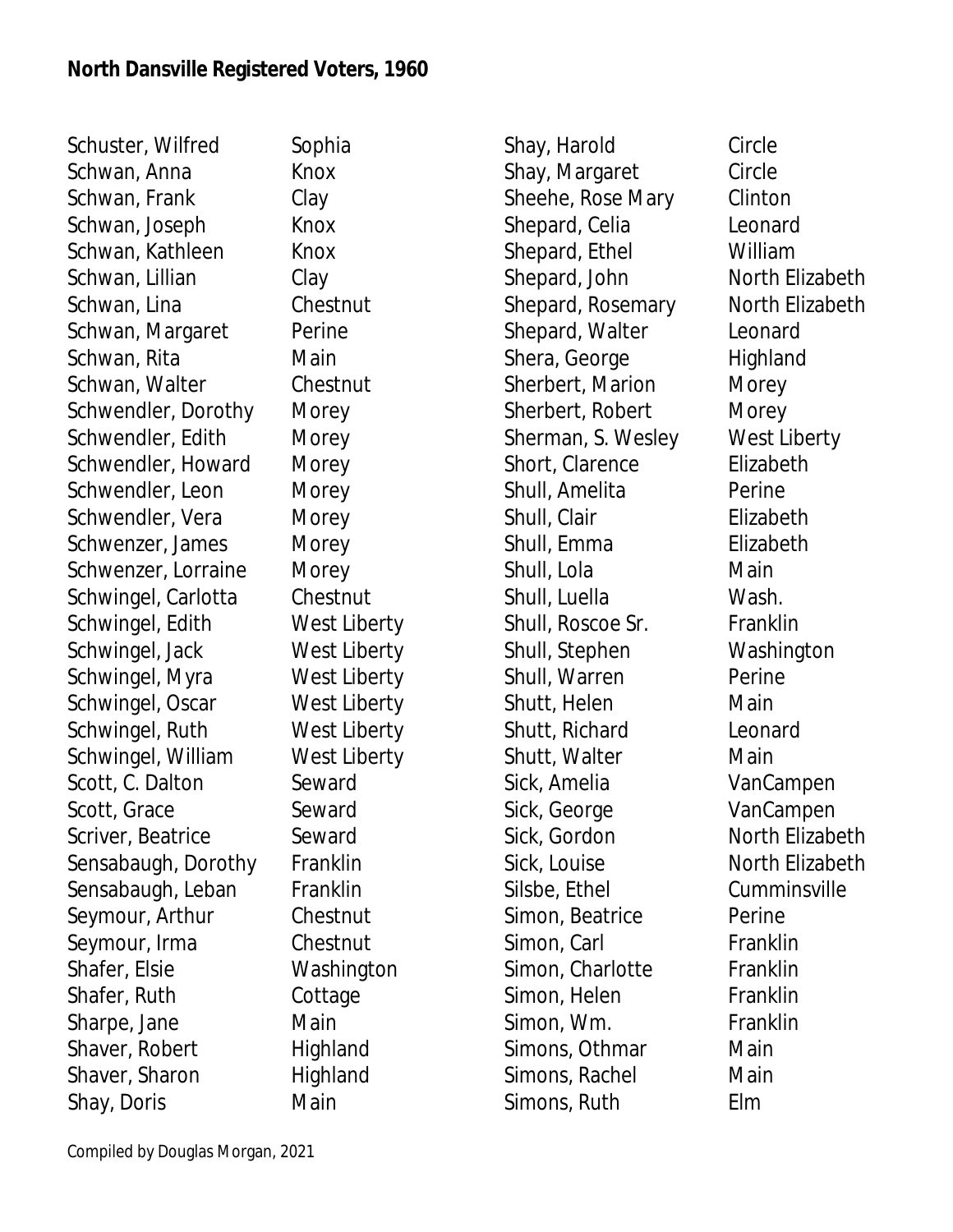Simonson, Florence Park Sister Helen Agnes Chestnut Sister Josepha Chestnut Sister Julia Clare Chestnut Sister, Ann Concepta Clara Barton Sister, Mary Kevin Clara Barton Slicker, Florence Morse Sliker, Claude Morse Sliker, David Morse Sliker, Marion Morse Slocum, Carol **North Elizabeth** Slocum, Stanley North Elizabeth Smalt, Doris Seward Smalt, Helen **Ossian** Smalt, Larry Seward Smith, Carl Fulton Smith, Charles Chestnut Smith, Clement Elm Smith, Clinton Perine Smith, Clyde Park Smith, Doris E. Chestnut Smith, Doris J. Chestnut Smith, Douglas Bank Smith, Elizabeth Seward Smith, Elmer West Smith, F. Jay School Smith, Harriet West Smith, Jessie Wash. Smith, John Glenn Road Smith, Laura Clara Barton Smith, Lena Fulton Smith, Lena West Smith, Leonard Bank Smith, Marquerite Glenn Road Smith, Marie Elm Smith, Neva **Main** Smith, Ralph Clara Barton

Smith, Ruth Bank Smith, Ruth Park Smith, Sylvester Liberty Smith, Theodore Main Smith, William S. School Snyder, Albert Clara Barton Snyder, Betty Cottage Snyder, Earl **Livingston Blvd.** Snyder, Eldon Cottage Snyder, Renilda Clara Barton Sorg, Alice Clay Sorg, Walter Clay Sorge, Clarence Liberty Sorge, Jeanette Chestnut Sorge, Lena Liberty Sorge, Vincent Chestnut Spear, M. Ida William Spencer, Darrell Main Spencer, Ruth Main Sprague, Francis Fulton Sprague, Harold William Sprague, Nellie William Staley, Grace Main Standish, Marion Gibson Stanley, Anita Cumminsville Steffey, George Cottage Stein, Annbell Stones Falls Stein, Carl Stones Falls Stein, Georgia **Elizabeth** Stein, Grace West Liberty Sterner, Alice Leonard Sterner, Beatrice East Hill Sterner, Clyde East Hill Sterner, Golda Leonard Sterner, Harold Lincoln Sterner, Herman Chestnut Sterner, Mary Lincoln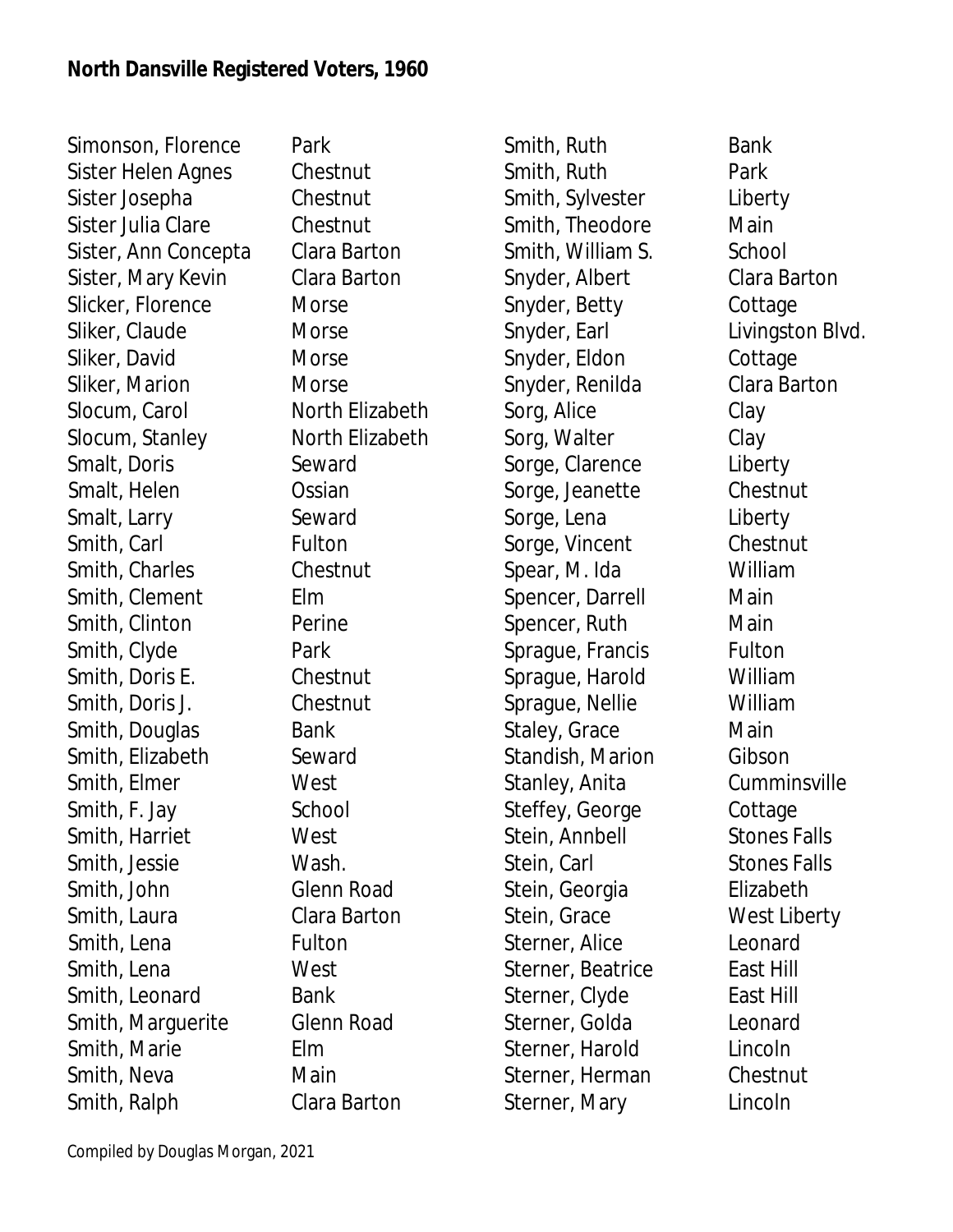Stevens, Clarence Clay Stevens, Norman Chestnut Stevens, Vinetta Chestnut Stewart, John Elizabeth Stewart, Ruth Leonard Stickell, Donald Morey Stickell, Jean Morey Stone, Helen Stones Falls Stone, Tom Stones Falls Stoner, Carl Pine Stoner, Grace Park Stoner, Jack **Park** Stoner, Myrtis Health Stoner, Ruth Pine Stoner, Wilma Pine Stout, Eileen Livingston Blvd. Stout, Louis **Livingston Blvd.** Stremovihtz, Pauline Cumminsville Struble, Clifford Franklin Struble, Gertrude Franklin Sullivan, Eloine Lincoln Sullivan, William Lincoln Sundlof, Charles Leonard Sundlof, Charles Main Sundlof, Mary Leonard Sundlof, Phoebe Main Sutfin, Frederick William Sutfin, Gardy Cottage Sutfin, Lillian Main Sutfin, Norman Sunnyside Sutfin, Sylvia William Sutfin, Terry William Swain, Irene Leonard Swain, Victor Leonard Swanson, Howard Clay Swartz, Ila Chestnut Sweet, Evelyn Lincoln

Sweet, Warner Lincoln Swift, James Elizabeth Swift, Kenneth William Swift, Lillian William Sylor, Everett Health Sylor, Henrietta Health Taft, Barbara Jefferson Taft, Charles Jefferson Taylor, Rose Main Teachout, Doris Hessler Teachout, Edwin Fulton Teachout, Florence Elizabeth Teachout, Rita Fulton Teachout, Robert Hessler Teeter, James **Ossian** Teeter, Sylvia Ossian Terrin, Edith Main Thielges, Casper Franklin Thielges, John North Main Thompson, Bernadette Lincoln Thompson, Bessie Cumminsville Thompson, Claude Health Thompson, Elizabeth Greenmount Thompson, Evelyn Morse Thompson, Henry Morse Thompson, Howard Church Thompson, Lois Church Thompson, Raymond Lincoln Thompson, Ruth Health Thompson, Shirley Wilmot Thompson, Stewart Greenmount Thompson, William Wilmot Titus, Dorothy Elizabeth Titus, Stanley Elizabeth Tomasik, Ruth Morey Tomasik, Thaddeus Morey Towne, Frank Perine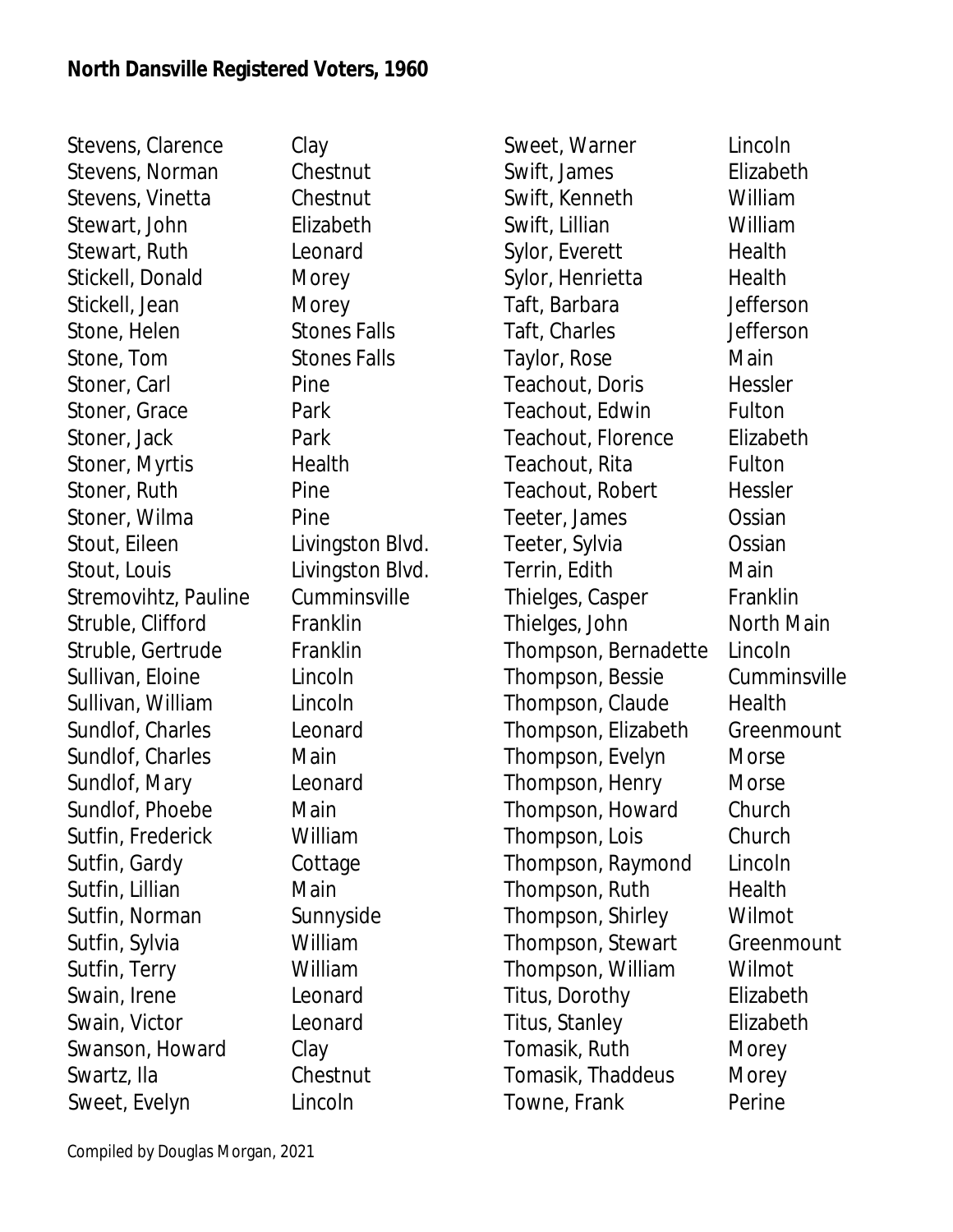Towne, Oliver Leonard Towner, Leon School Townsend, Alden Main Townsend, Hattiedell Main Tracy, Frances Jefferson Tracy, John Jefferson Tracy, Richard S. Main Tracy, Shirley S. Main Trask, Maude Elizabeth Trautlein, Evelyn Sophia Trautlein, Robert Sophia Traxler, Donald East Hill Traxler, Wilma East Hill Tresch, Carmilla West Avenue Tresch, Howard West Avenue Trescott, Howard Hessler Trescott, Madge Hessler Tripp, Flora Knox Tripp, Leon Knox Tucker, Ruth Cottage Ullyette, Blanche West Avenue Ullyette, William West Avenue Unger, Dorothy Livingston Blvd. Unger, George Livingston Blvd. Unger, George, Jr. Livingston Blvd. Utter, George Perine VanDerhoof, Jon Elizabeth VanDerhoof, Martha Elizabeth VanDerhoof, Thomas W. Elizabeth VanDerwerken, Art. Sr. Bank VanDerwerken, Bertha Bank VanDerwerken, Clarence Franklin VanDerwerken, Marjorie Franklin VanDerwerken, Phyllis Knox VanDeventer, Anna Elizabeth VanDurme, Alice Cottage VanDurme, Anne Quay

VanDurme, Clara Leonard VanDurme, Nicholas Quay VanDurme, Richard Cottage VanEtten, Cora Perine VanEtten, Richard Perine VanGernam, Catherine Lincoln VanMiddlesworth, Har. Chestnut VanMiddlesworth, Jos. Chestnut VanPernis, Abbie Elizabeth VanPernis, James Elizabeth VanWinkle, Rita Health VanWinkle, Virginia Franklin VanWinkle, William Health Varney, James Cumminsville Vars, Dora Cumminsville Vars, Eleanor Cumminsville Vaughan, Mildred Franklin Vaughan, Muriel Hessler Vaughan, Vincent Hessler Vaughon, Glenn Franklin Veley, Louis R.D. Vickers, Mary Perine Vickers, Wm. Perine Vogt, Bernard William Vogt, Carl VanCampen Vogt, Catherine Cottage Vogt, Conway Perine Vogt, Emma Ossian Vogt, Eva W. Main Vogt, Fred Seward Vogt, Gail **Health** Vogt, Herman Main Vogt, J. Egbert Cottage Vogt, Jack Health Vogt, James Cottage Vogt, Justin William Vogt, Lawrence Ossian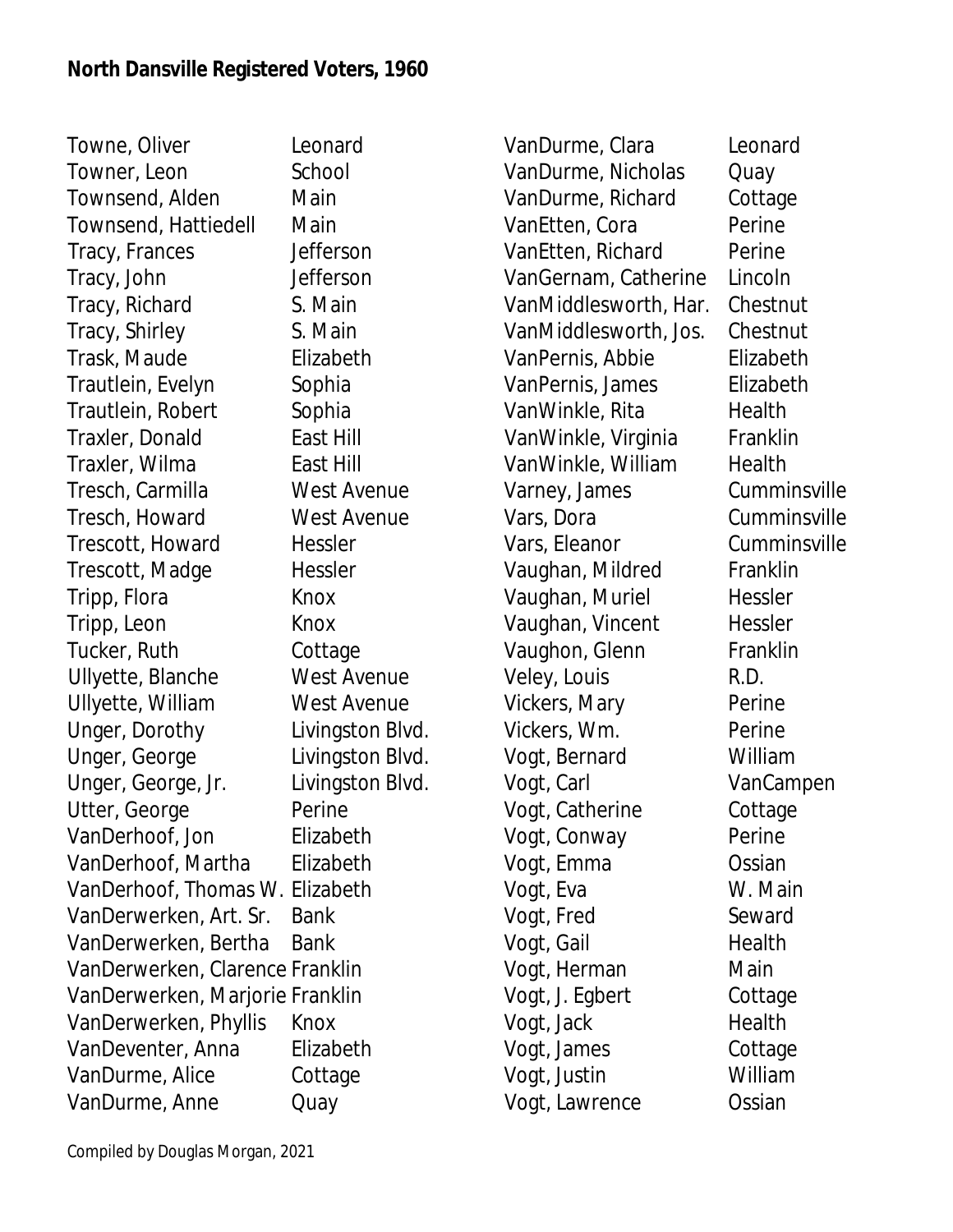Vogt, Lois VanCampen Vogt, Lucy Spruce Vogt, Marianna William Vogt, Mary H. Perine Vogt, Mary Hart William Wagner, Charles Adam Wagner, Claude Franklin Wagner, Evelyn Franklin Wagner, Janice Seward Wagner, LaVerne, Seward Walker, Anne J. Elm Walker, Grace M. Elm Walker, Mary **Health** Walker, Mary **Leonard** Walker, Norbert R.D. Walker, Norma R.D. Walker, Robert Health Wallace, Agnes Morey Wallace, Arthur Lincoln Wallace, Dorothy Lincoln Wallace, Florence Pine Wallace, Leona Gibson Wallace, Olivia Stones Falls Wallace, Truman Morey Wallace, Walter Stones Falls Walsworth, Ethel Clinton Walsworth, Mary Main Waltman, Henry Health Waltman, Marion Health Waltman, Mary Perine Waltman, Tyler Perine Wamp, Mary Cottage Wamp, Paul **Cottage** Washburn, Marion VanCampen Waterbury, Betty Seward Waterbury, Calvin Seward Waterhouse, Richard Gray

Waters, Gertrude Main Waters, Ray Main Watson, Frederick Adam Watson. Luella **Adam** Watt, Jack Franklin Watt, Malcolm Leonard Watt, Thelma Franklin Watt, Veda<br>
Leonard Wavrick, Karol Castle on Hill Weaver, Allis Greenmount Weaver, Barbara West Avenue Weaver, John Greenmount Weaver, Paul Greenmount Weaver, Sadie North Main Weaver, William North Main Weber, George Lincoln Weber, Helen Lincoln Webster, Mary Lou Main Webster, Norton Main Webster, Wm. Main Weddingen, Howard Seward Weiand, Kathryn Chestnut Weidman, Althea Stones Falls Weidman, Grant J Stones Falls Weidman, Mark Twin Drive Weidman, Reed Elizabeth Weiss, Louise **Liberty** Weiss, Martha **Liberty** Welch, Clarence Bank Welch, Flora Clay Welch, Gail Franklin Welch, Gerald S. Franklin Welch, John Clay Wells, Nora **Chestnut** Werth, Edward E. Ave. Wester, Evelyn Gibson Wester, Harold Gibson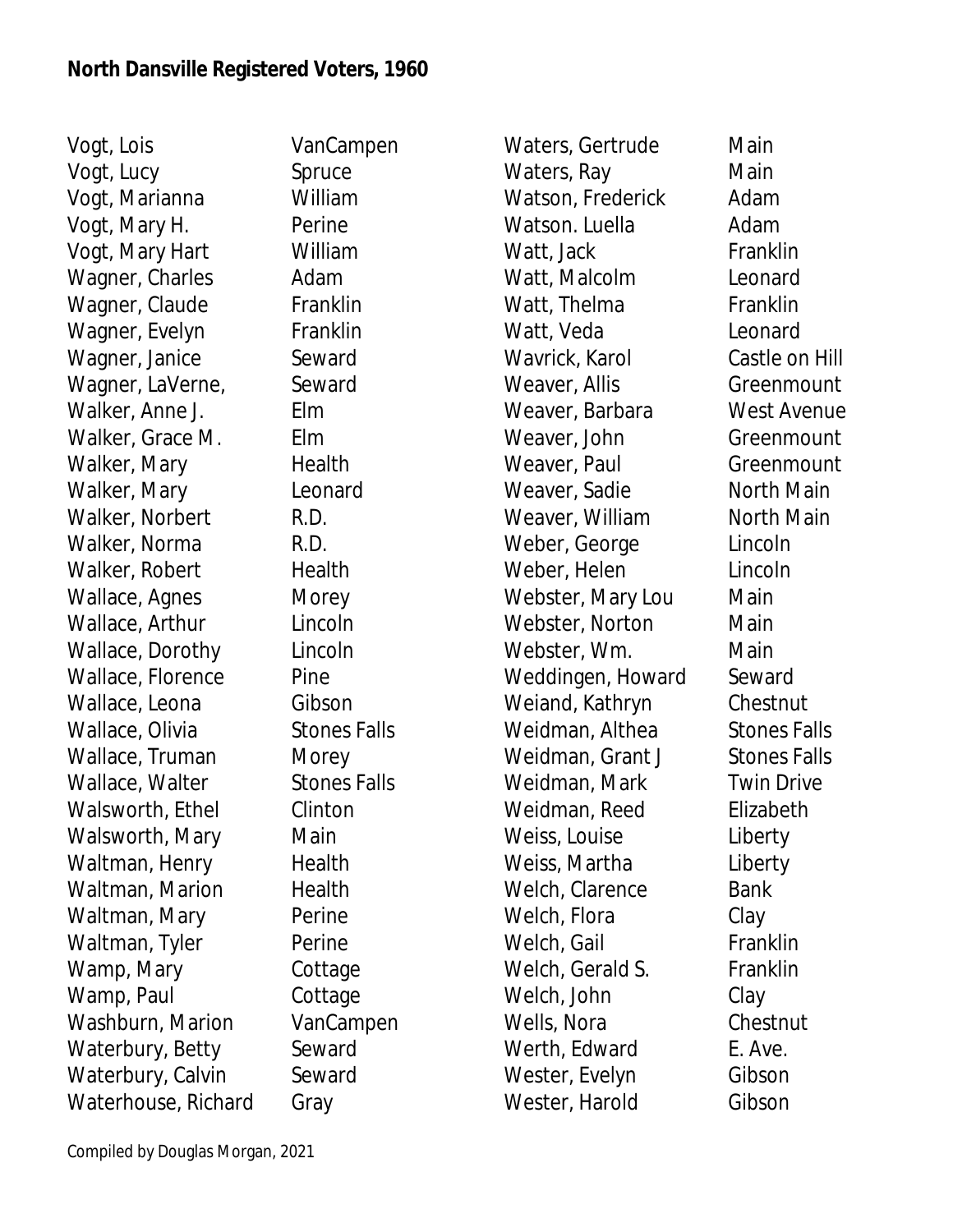White, Harry Knox White, Harry Knox White, William Greenmount Whiteman, Evelyn Ossian Whiteman, Larry **Constan** Whiteman, Milton W. Ave. Whiteman, Vincent Ossian Whitney, Adeline Health Whitney, Gilbert C., Jr. Main Whitney, Robert Seward Whitney, Virginia Main Wiard, Virginia Main Wiedman, Fanny Perine Wilcox, Agnes Glenn Rd. Wilcox, Barbara S. Main Wilcox, Homer Glenn Rd. Wilcox, Jean Glenn Rd. Wilcox, Keith U. Main Wilcox, Vesta **U. Main** Williamson, Elsie Perine Wilson, Alfred Main Wilson, Irene **Main** Wirth, Andrew, Jr. VanCampen Wirth, Andrew, Sr. VanCampen Wirth, Patricia **VanCampen** Wise, Edward Liberty Wise, Shirley **Liberty** Wiseman, Ethel Lincoln Witt, Cynthia Chestnut Witt, James Chestnut Wolf anger, Laura Church Wolf, Alice Chestnut Wolf, Charles, Sr. Chestnut Wolf, David Chestnut Wolf, Marguerite Clinton Wolfanger, Edythe Liberty Wolfanger, Harold Liberty

Wolfanger, Lena Clinton Wolfer, Harley Sandy Hill Wolfer, Vera Sandy Hill Wood, Helen B. Gibson Wood, Raymond Gibson Woods, Frances S. Main Woods, John S. Main Woodworth, Arnia Lincoln Woolcver, Frances Elizabeth Wray, Delos Seward Wray, Mildred Seward Wright, Beartice Livingston Blvd. Wright, Gladys Park Wright, Harry Livingston Blvd. Wright, Mary Cottage Wright, Wm. Park Wyant, Freda Elizabeth Wyant, Roy **Elizabeth** Yocham, Frances Perine Yocham, William Perine Yost, James North Elizabeth Young, Anna Jane North Elizabeth Young, Catherine Seward Young, Converse Clinton Young, Daniel **Liberty** Young, Harold Seward Young, Harry North Elizabeth Young, Isabel Main Young, James Main Young, Veronica Main Zaffke, Gladys Fulton Zerfass, Frances Cumminsville Zielinski, Betty VanCampen Zielinski, William, Jr. VanCampen Zimmer, Grace Clay Zimmer, Nettie Perine